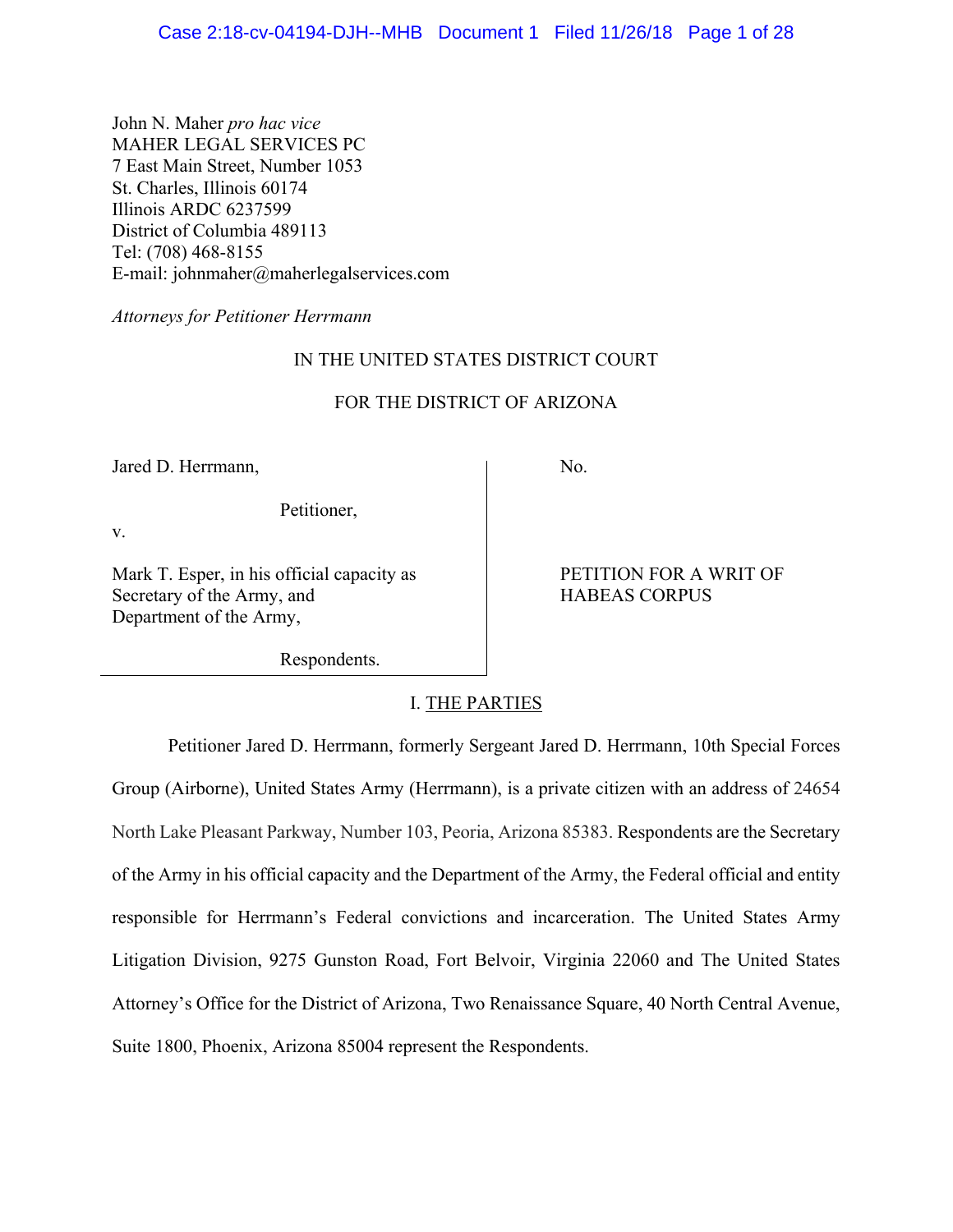#### II. JURISDICTION

The Court possesses subject matter jurisdiction pursuant to 28 U.S.C. § 2241, habeas corpus for servicemembers, 28 U.S.C. § 1331, federal question jurisdiction, and is authorized to grant relief as law and justice require, 28 U.S.C. § 2243. Although Herrmann has been released from Federal incarceration, his direct appeals were exhausted on November 27, 2017, the date on which the United States Supreme Court denied his timely Petition for a Writ of Certiorari to the United States Court of Appeals for the Armed Forces (CAAF).

## III. VENUE

Because Herrmann was released from Federal incarceration while his convictions and sentence were moving through the direct appeal process, venue is appropriate in this district, where Herrmann resides, pursuant to 28 U.S.C. § 2241.

### IV. SUMMARY OF HERRMANN'S PETITION

This case challenges the validity of Herrmann's convictions and sentence for the Federal crimes of reckless endangerment and dereliction of duty. While a non-commissioned officer on active duty in the Army (Sergeant E-5), Herrmann was one rank above three soldiers who packed reserve parachutes for use by other soldiers in airborne operations. The three soldiers "pencilpacked" 14 reserve parachutes, a disfavored short-cut where a parachute is not actually inspected, but the paperwork associated with the equipment states that it was inspected and found airworthy. Herrmann did not "pencil-pack" the reserve parachutes, but was prosecuted based on his rank and supervisory position over the three junior soldiers.

Herrmann bases his petition on four grounds. First, he challenges an element of the reckless endangerment offense the prosecution was required to prove beyond a reasonable doubt - that Herrmann's conduct "was *likely* to produce death or grievous bodily harm." Article 134, Uniform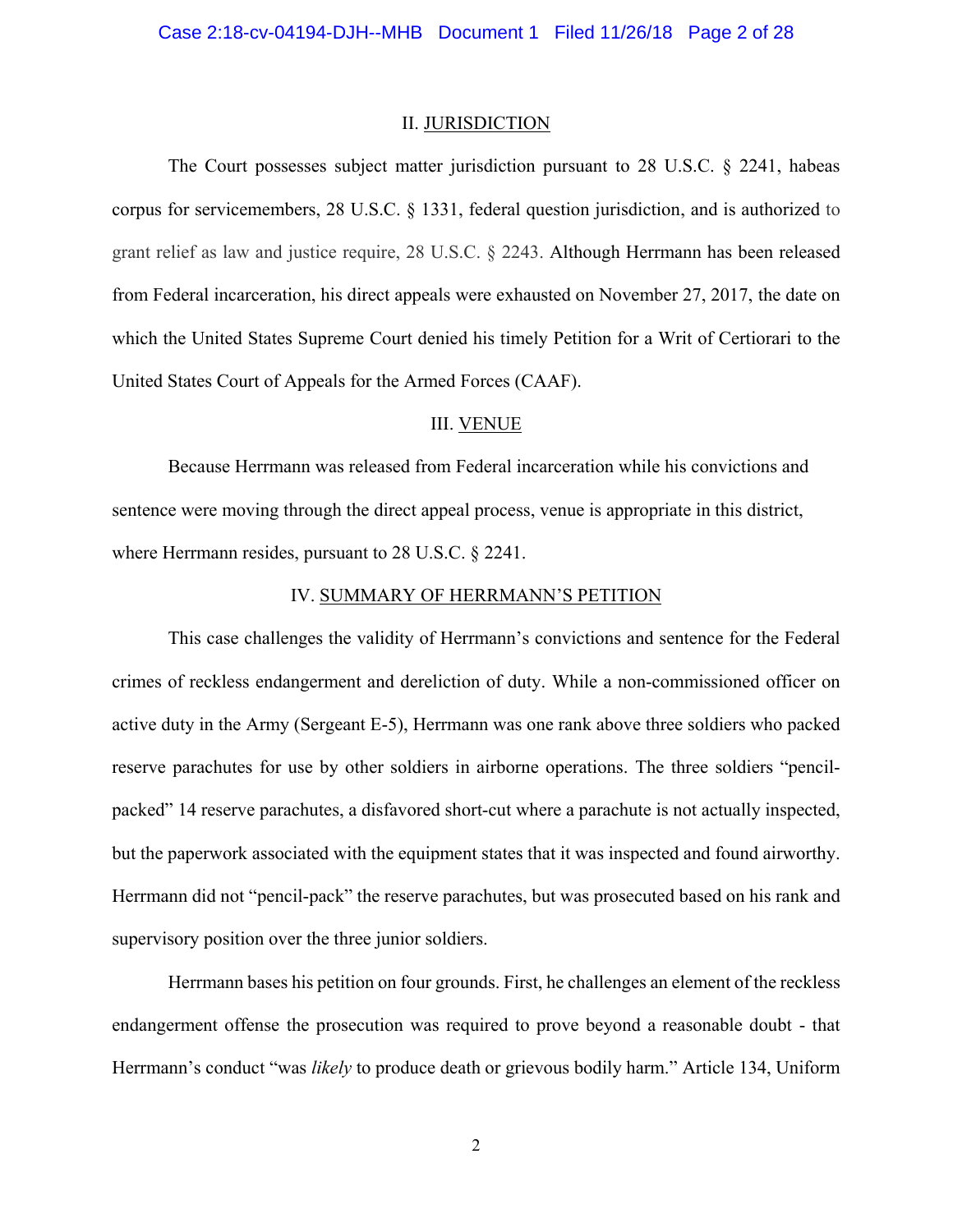# Case 2:18-cv-04194-DJH--MHB Document 1 Filed 11/26/18 Page 3 of 28

Code of Military Justice (UCMJ), 10 U.S.C. § 934 (2012) (emphasis added). The legal deficiency in the military courts' direct review of Herrmann's convictions is that neither the trial court, US Army Court of Criminal Appeals (Army Court) (first level of appeal), nor the CAAF (second level of appeal), fully or fairly reviewed Herrmann's claims as required to meet constitutional muster.

The trial and Army Court did not address the fact that none of the witnesses the prosecution called described Herrmann's acts as *likely* to produce death or grievous bodily harm. Instead, prosecution witnesses at trial used words like "potential," "plausible," "could," "can," and "possible" to describe the likelihood of harm of a pencil-packed reserve parachute. That no witness used the word *likely* is strong evidence that none believed pencil-packed reserve parachutes that never left the packing facility could ever result in death or grievous bodily harm.

The trial and Army Court also rejected evidence showing that at least eight conditions would have to occur before a reserve parachute ripcord would even need to be pulled, let alone malfunction, to result in potential harm. And that harm, even if extant, is rarely death or grievous bodily harm. The trial and Army Court also rejected the undisputed fact that none of the 14 pencilpacked reserve parachutes ever left the parachute rigging facility. Each was identified, re-packed, and never issued to a paratrooper for actual use, all but eliminating any possibility that they were likely to cause death or grievous bodily harm.

What is more, the Army Court and the CAAF ignored precedent that if followed would have reversed Hermann's conviction of the Charge of reckless endangerment. In an abrupt aboutface away from precedent favorable to Herrmann, the Army Court and the CAAF determined to re-define the term *likely* to affirm Herrmann's conviction. In *United States v. Gutierrez*, 74 M.J. 61 (C.A.A.F. 2015), an aggravated assault case where an HIV-positive Airman had sexual relations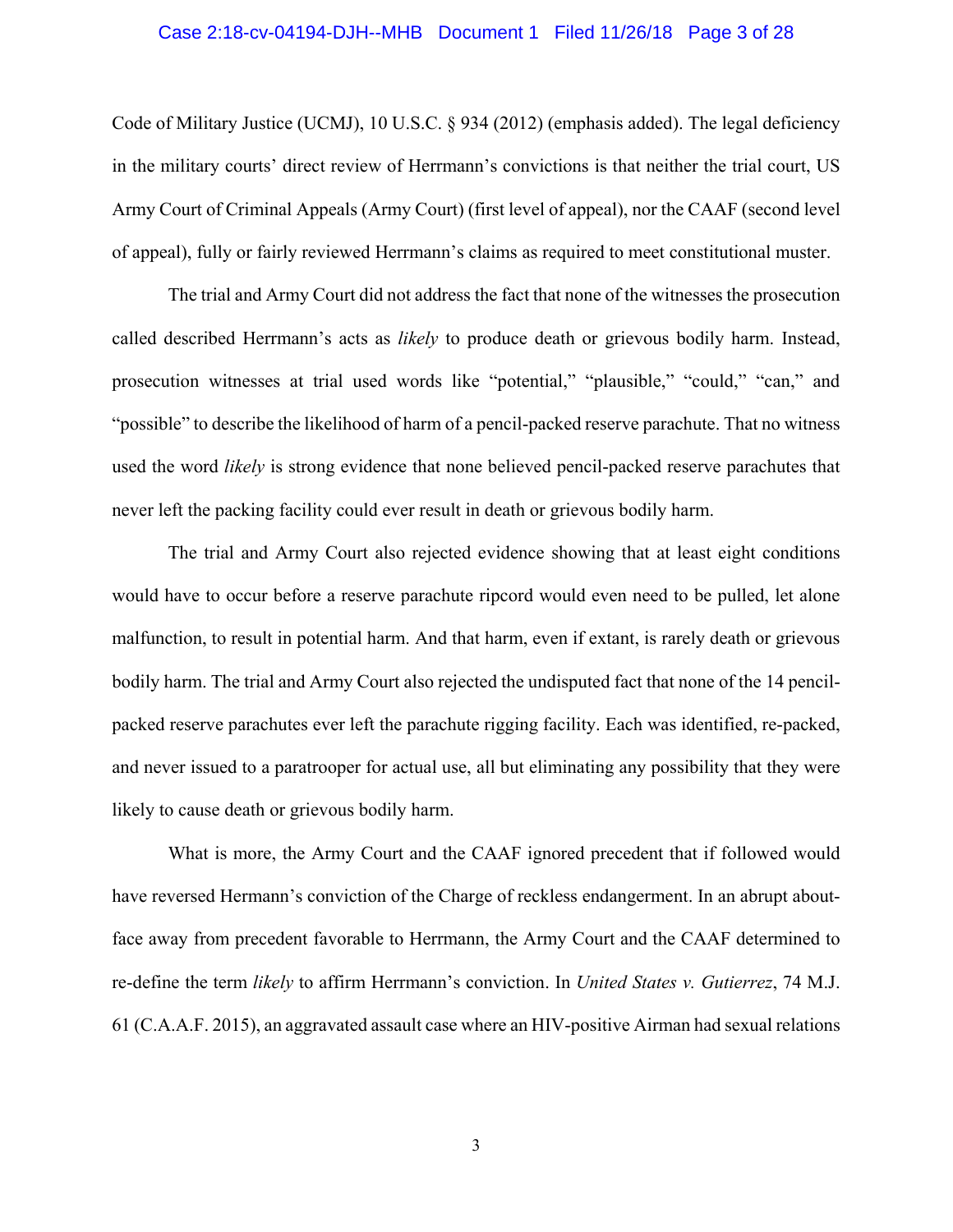# Case 2:18-cv-04194-DJH--MHB Document 1 Filed 11/26/18 Page 4 of 28

with various partners without informing them of his HIV-positive medical status, the CAAF reviewed the conviction in light of the very same *likely* standard applicable to Herrmann's case. In reversing an Airman's conviction for aggravated assault in violation of Article 128, UCMJ, 10 U.S.C. § 928 (2012), which contains the exact language "likely to produce death or grievous bodily harm" as reckless endangerment, the Court relied largely on expert testimony and statistical data to hold that that a 1:500 chance, or 0.20% chance, of contracting HIV does not meet the statutory definition of *likely* to produce death or grievous bodily harm. *Gutierrez*, 74 M.J. at 67. The Court reasoned that "in law, as in plain English, an event is not 'likely' to occur when there is a 1-in-500 chance of occurrence." *Id*. A risk of "almost zero does not clear any reasonable threshold of probability," nor does a risk of transmission that was only "remotely possible." *Id.* [at 68.](http://www.lexis.com/research/buttonTFLink?_m=39579a885558aa60af6da59abef3f98d&_xfercite=%3ccite%20cc%3d%22USA%22%3e%3c%21%5bCDATA%5b2015%20CCA%20LEXIS%20328%5d%5d%3e%3c%2fcite%3e&_butType=3&_butStat=2&_butNum=48&_butInline=1&_butinfo=%3ccite%20cc%3d%22USA%22%3e%3c%21%5bCDATA%5b74%20M.J.%2061%2c%2066%5d%5d%3e%3c%2fcite%3e&_fmtstr=FULL&docnum=1&_startdoc=1&wchp=dGLzVzt-zSkAz&_md5=2a1176d598105989cd27f9a3af90bd34)

But in sustaining Herrmann's conviction, the CAAF applied a meaning to *likely* that is far different, broader, and more condemning of defendants than what it announced only two years previously in *Gutierrez.* Although the Court recognized the concept of what constitutes *likely* must be applied consistently from one offense to another, it nevertheless offered a new and different interpretation of *likely*. In *United States v. Herrmann*, 76 M.J. 304, 308 (C.A.A.F. 2017), the Court departed from the *Gutierrez* standard (1:500 not likely) and set forth the vague standard that "a determination of whether death or grievous bodily harm is a *likely* result of an accused's conduct … is based on the trier of fact's commonsense, everyday understanding of that term as applied to the totality of the circumstances."

Application of the *Gutierrez* 1:500 standard, or 0.20% as being "not likely" would have all but ensured reversal of Herrmann's reckless endangerment conviction and sentence, especially where the leading Army Field Manual on the subject of parachute failures uses substantial data derived over time and expert opinions to conclude as Army doctrine that a main parachute will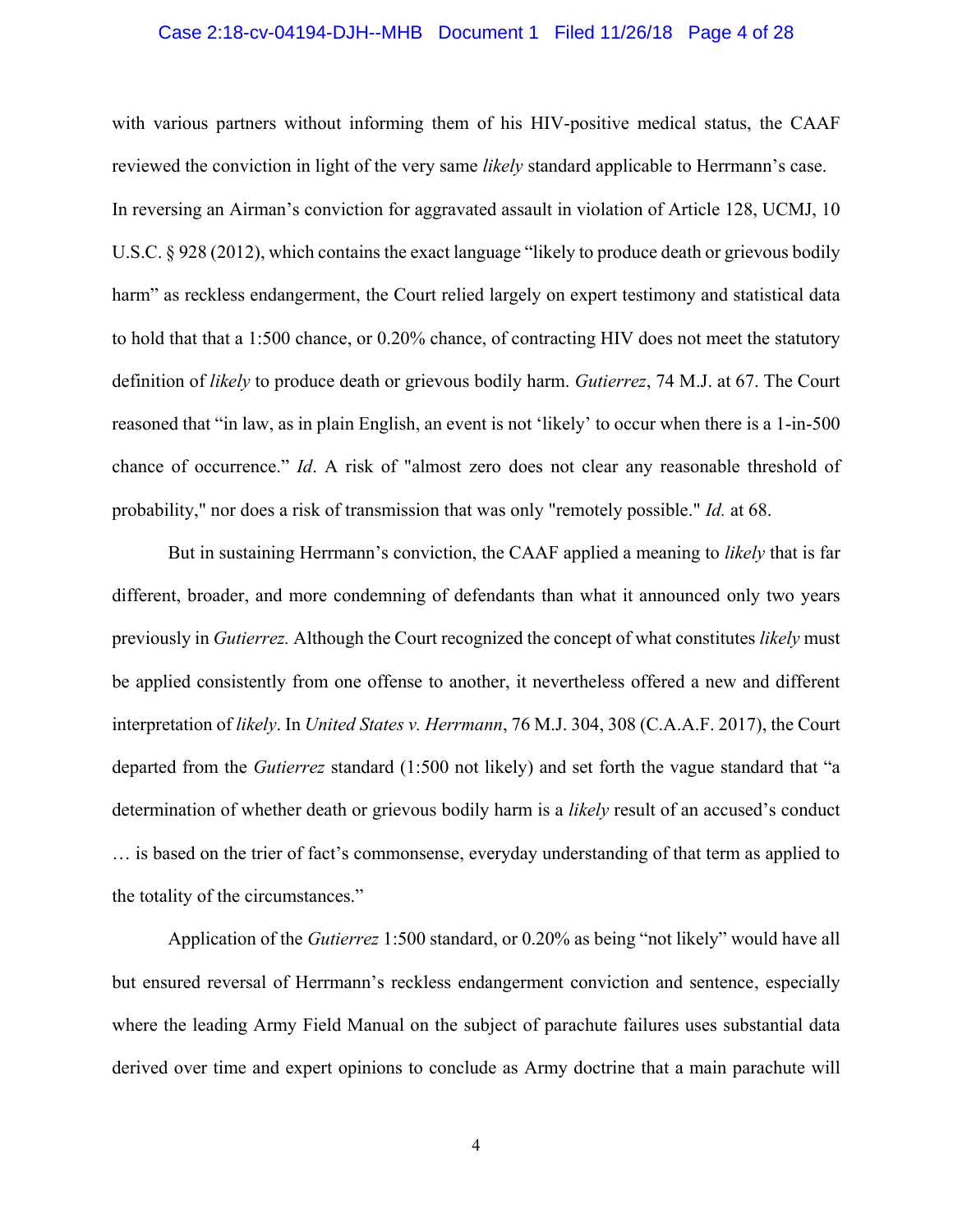# Case 2:18-cv-04194-DJH--MHB Document 1 Filed 11/26/18 Page 5 of 28

deploy correctly 99.98% of the time. Thus, a reserve parachute will only have to be accessed .02% of the time.

The legal significance is that the *Gutierrez* 1:500 finding converted to a percentage is 0.2%, or ten times greater likelihood of death or grievous bodily harm than the .02% derived from the Army's own data and doctrine. Put differently, the likelihood of death or grievous bodily harm in *Herrmann* was at least ten times less than that found legally insufficient in *Gutierrez*.

The CAAF, like the courts below it, also rejected evidentiary showings that at least eight conditions would have to occur before a reserve parachute rip-chord would even need to be pulled, let alone malfunction, to result in harm. And, the CAAF overlooked the pivotal point that none of the prosecution witnesses described Herrmann's acts as *likely* to produce death or grievous bodily harm. Instead, witnesses at trial used words like "potential," "plausible," "could," "can," and "possible" to describe the likelihood of harm. As a result, the jurisprudence of the Court that exercises civilian oversight over all branches of the Armed Forces has issued conflicting opinions on the meaning of the same statutory word, leaving the facially-vague and undefined statutory term *likely* even more ambiguous and challenging to apply in the field – a shifting sands standard inconsistent with Due Process concerns of notice and an opportunity to be heard.

This is not a case where, as in many instances, application of the same statute to differing facts led to different decisions. This is the problematic case where the CAAF changed the definition of the law and the standard by which criminality is measured, mid-stream, which led to the type of arbitrary decision the Supreme Court's vagueness doctrine seeks to prevent. The CAAF's decision can be rightly seen as the inevitable by-product of a vague criminal statute where the invitation to be applied *ad hoc* or *post hoc* was accepted.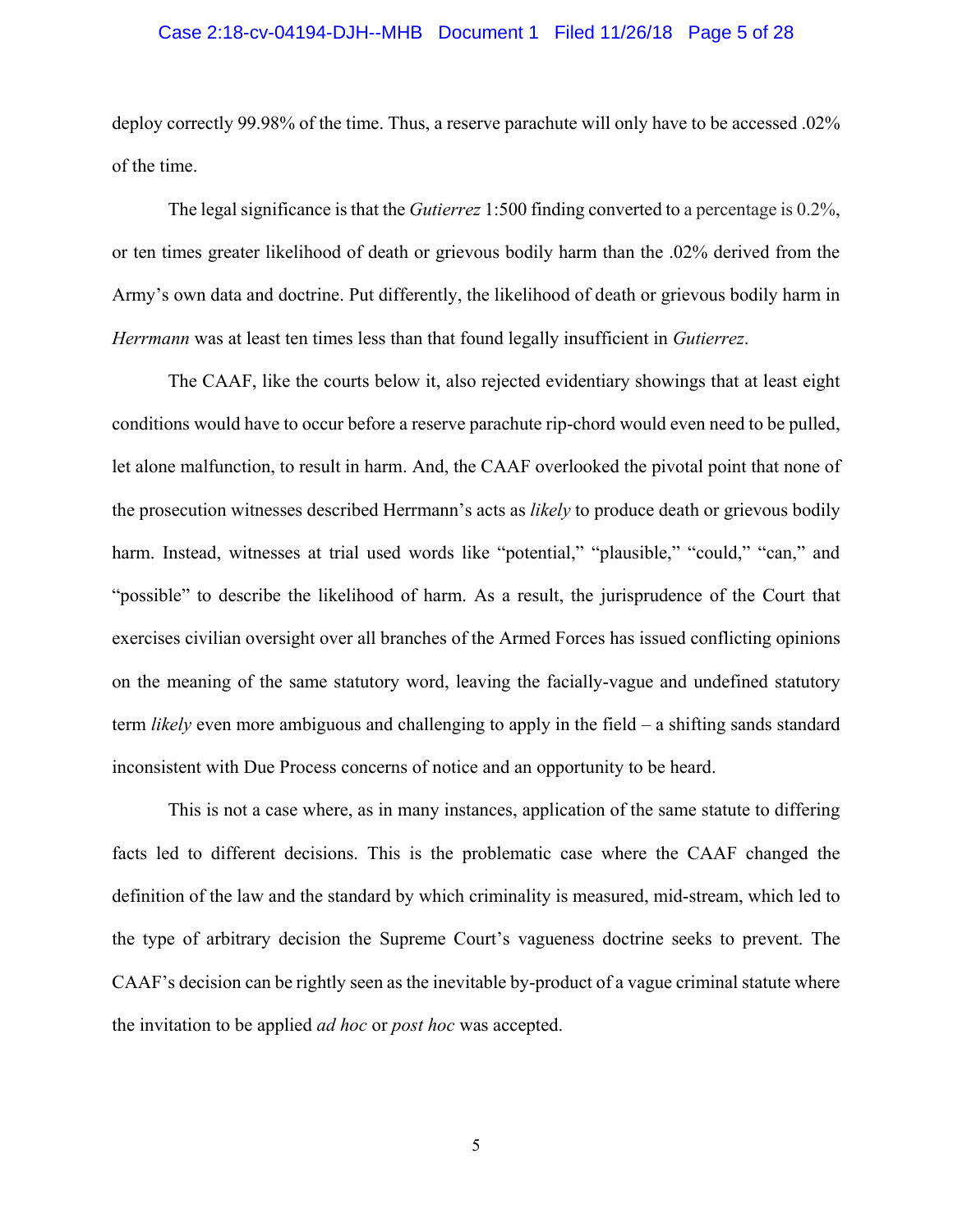#### Case 2:18-cv-04194-DJH--MHB Document 1 Filed 11/26/18 Page 6 of 28

In law, as in English, an event is not likely to occur when there is a 0.20% chance of occurrence. *Gutierrez*, 74 M.J. at 68. A risk of almost zero does not clear any reasonable threshold of probability, nor does a risk of harm that was only remotely possible. *Id*. A commonsense, everyday understanding of .02% chance of harm, ten times less likely than the chance found legally insufficient in *Gutierrez*, must be even more unlikely.

For these reasons, Herrmann respectfully claims that the conviction and sentence for reckless endangerment are unconstitutional, that military authorities did not fully or fairly review his case, and prays this Court will vacate his conviction and sentence by authority of habeas corpus which empowers this Article III Court to determine if Article I legislative Courts, in this instance military tribunals, followed the Constitution. As the Supreme Court held in *Burns v. Wilson*, 346 U.S. 137 (1953), which remains applicable in the Ninth Circuit today:

> The constitutional guarantee of due process is meaningful enough, and sufficiently adaptable, to protect soldiers – as well as civilians – from the crude injustices of a trial so conducted that it becomes bent on fixing guilt by dispending with rudimentary fairness rather than finding truth through adherence to those basic guarantees which have long been recognized and honored by the military courts as well as the civilian courts.

*Burns*, 346 U.S. at 142.

For his second ground, Herrmann urges the Court to determine that his convictions and sentence for both reckless endangerment and dereliction of duty are unconstitutional. With regard to the former, the evidence is legally insufficient to prove that his conduct was *likely* to result in death or grievous bodily harm. *Jackson v. Virginia,* 443 U.S. 307 (1979). With regard to the latter, the military trial and appellate courts did not address the undisputed fact that the Army never certified Herrmann to perform the duties of which he was held accountable and imprisoned for dereliction.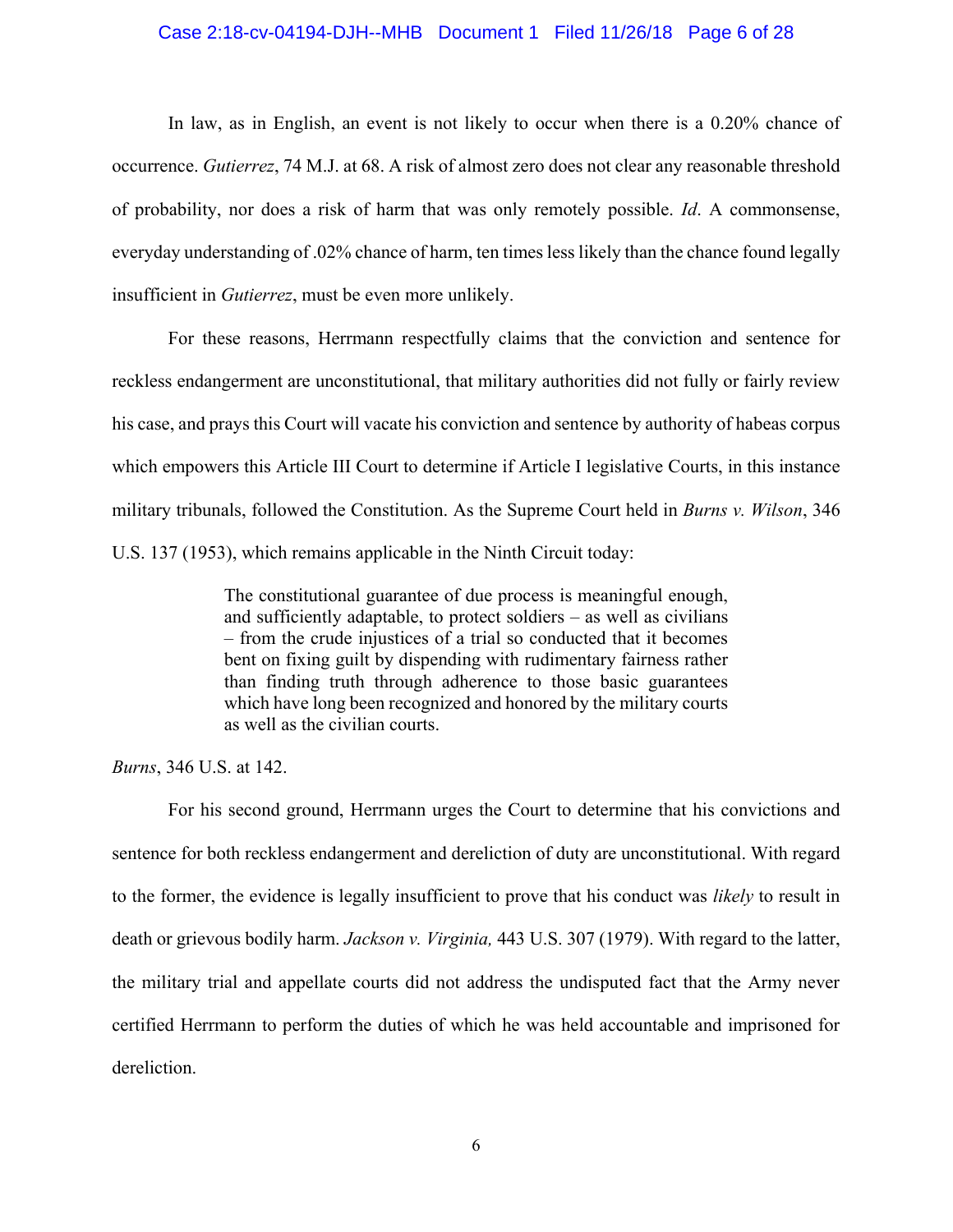## Case 2:18-cv-04194-DJH--MHB Document 1 Filed 11/26/18 Page 7 of 28

For his third ground, Herrmann requests the Court to award the writ because at trial he was deprived of the right to effective assistance of counsel as guaranteed to him by the Sixth Amendment to the Constitution. Herrmann's trial defense attorney failed to locate and present exonerating and readily-available evidence in the form of the Army's primary Field Manual on the subject, which states that the chances of a main parachute failing are miniscule at best, and that harm or death as a result of the failure of a reserve parachute is not remotely likely under any standard.

Counsel also did not secure a consulting expert or a testifying expert, substantially disadvantaging failures which prejudiced Herrmann because counsel was not sufficiently prepared to fully cross-examine the two prosecution experts nor introduce compelling defense expert testimony, not only to defend against the Charges but also fully rebut the prosecution's expert testimony.

Fourth and finally, Herrmann claims the dereliction of duty conviction is unconstitutional. There is no dispute that the Army never properly, fully, or officially certified Herrmann to perform the duty of which he was convicted and sentenced for being derelict. That is, the Army never completed Herrmann's fundamental skill-set training to establish his qualifications to properly supervise junior soldiers in packing reserve parachutes. The military trial and appellate courts ignored this critical point in first convicting Herrmann of dereliction of a duty he was not qualified or certified to perform, then affirming his conviction and sentence. Additionally, the dereliction of duty conviction is constitutionally insufficient not only as the result of ineffective assistance of counsel, but also an unreasonable multiplication of charges for the same conduct.

For these reasons, discussed more fully below, Herrmann contends that the Article I military courts failed to give adequate consideration to the issues involved and failed to apply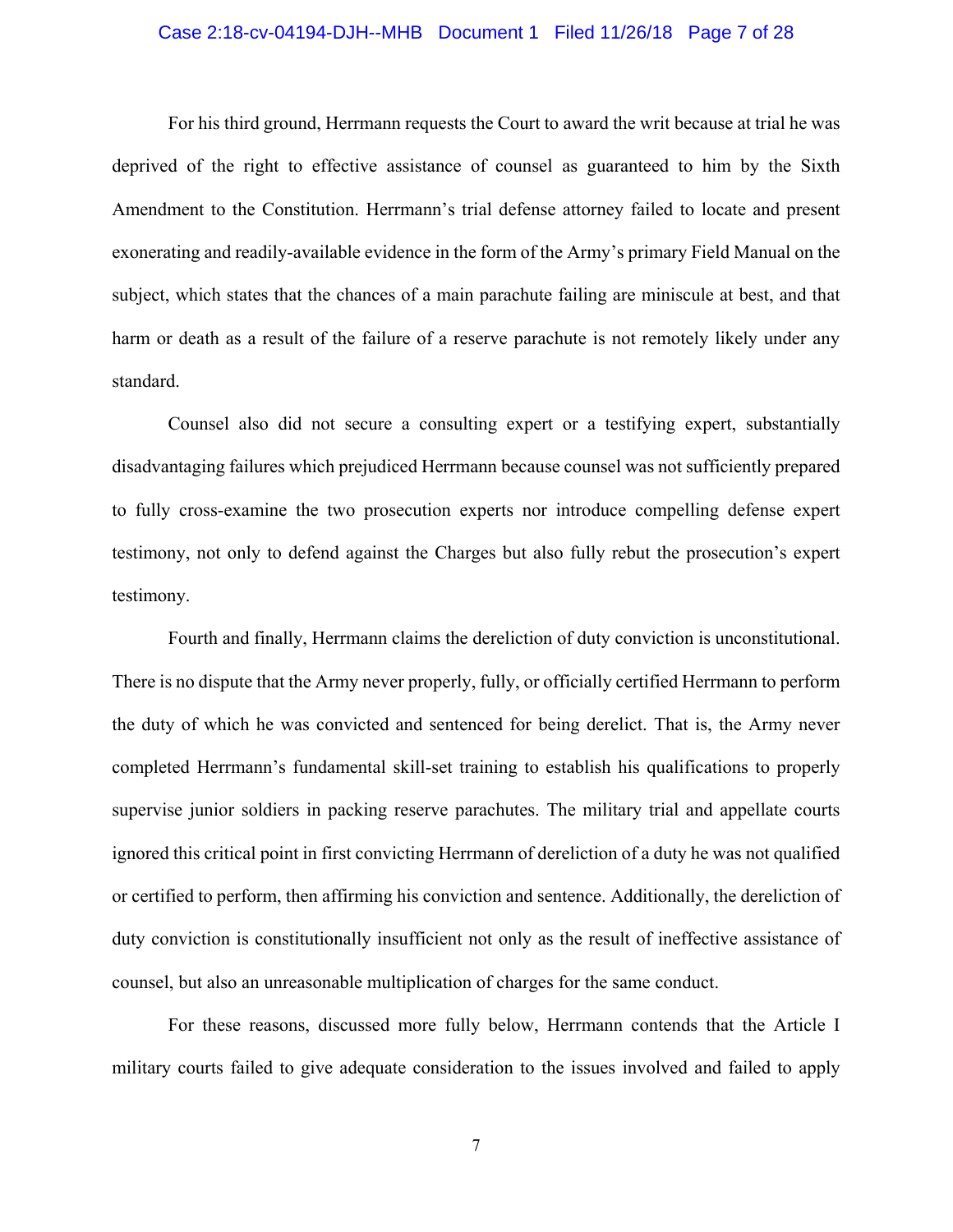# Case 2:18-cv-04194-DJH--MHB Document 1 Filed 11/26/18 Page 8 of 28

proper legal standards to his claims such that this Article III Court may reach the merits and decide the issues to ensure constitutional guarantees were properly observed. *Burns*, 346 U.S. at 137.

### V. PROCEDURAL HISTORY

## A. Proceedings at Trial

On December 17, 2013, at Fort Carson, Colorado, a military judge sitting alone as a general court-martial convicted Herrmann, contrary to his pleas, of willful dereliction in the performance of his duties and reckless endangerment, in violation of Articles 92 and 134, UCMJ, 10 U.S.C. §§ 892 and 934 (2012). (R. at Result of Trial). The military judge acquitted Herrmann of solicitation to commit an offense, false official statement (two specifications), and obstruction of justice. *Id*. The commanding general who convened the court-martial approved the trial sentence of a badconduct discharge from the Army, confinement for ten months, forfeiture of all pay and allowances, and reduction to the lowest enlisted grade of E-1. *Id*.

## B. Proceedings Before the United States Army Court of Criminal Appeals

Upon Article 66, UCMJ, 10 U.S.C. § 866 (2012) direct review before the Army Court, Herrmann argued that the prosecution failed to prove that it was *likely* that the reserve parachutes would have been necessary during a jump and, if deployed, would have failed, and that failure would have [led] to death or grievous bodily harm. *United States v. Herrmann*, 75 M.J. 672, 674 (A. Ct. Crim. App. 2016). Herrmann cited the prosecution's failure to introduce any evidence regarding failure rates of main parachutes, the success rate of deploying a reserve chute when needed, or the rate at which instances involving the deployment of fully operational reserve parachutes results in death or grievous bodily harm. *Herrmann,* 75 M.J. at 675.

The Army Court mentioned but did not apply its superior Court's decision and rationale in *Gutierrez*, namely, that 0.2% is legally insufficient to prove *likely*. *Id*. Then, the Army Court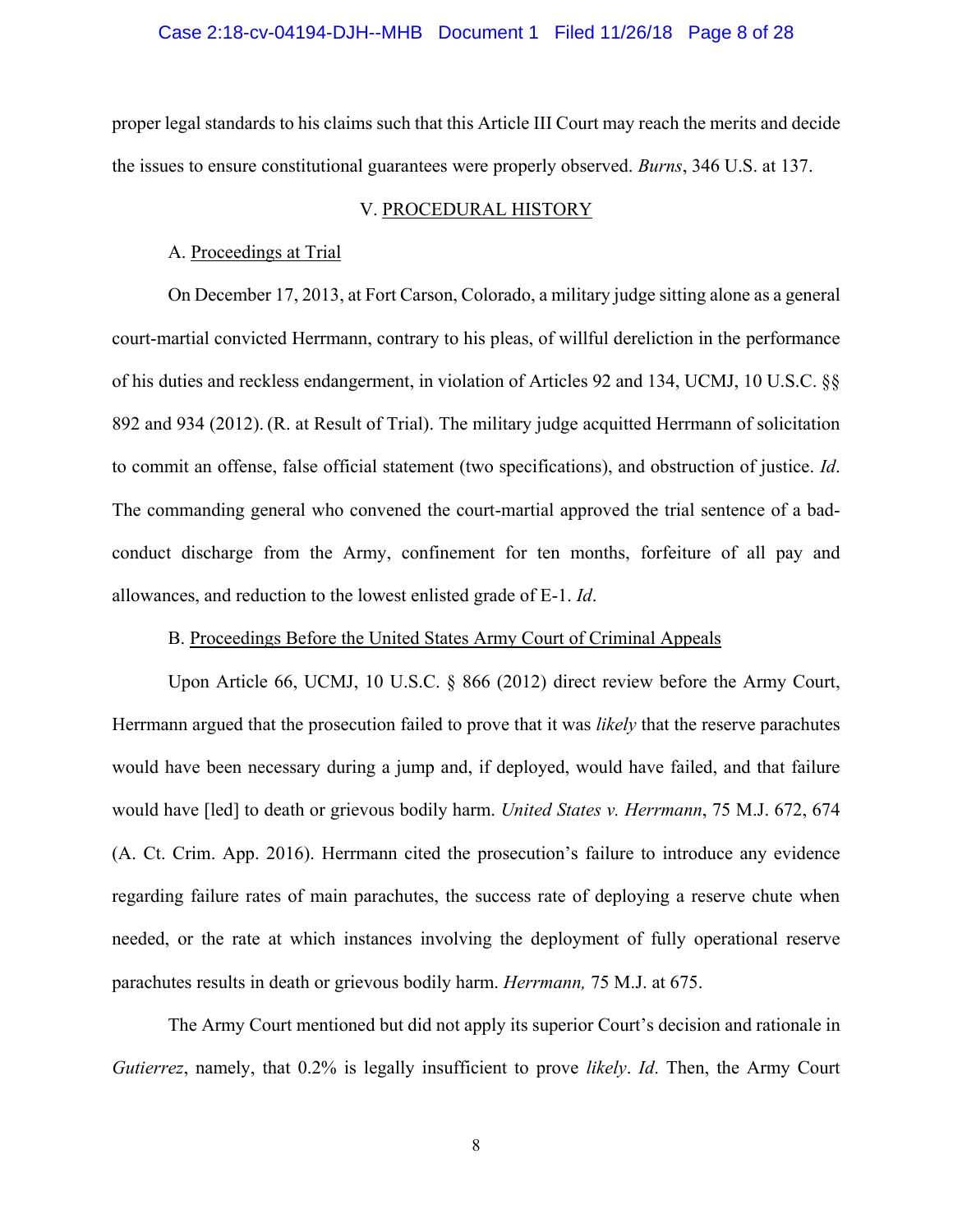## Case 2:18-cv-04194-DJH--MHB Document 1 Filed 11/26/18 Page 9 of 28

determined that the prosecution did not have to offer evidence concerning likelihood, as Herrmann had argued. *Id*. The Army Court instead focused on what *likely* does not mean, and, by contrast, what *likely* does mean, to reach the following judicial interpretation: "a means, force, or conduct is likely to produce death or grievous bodily harm when that is the natural and probable result or consequence of that particular means, force, or conduct." *Id*. at 676-78. This "likelihood" determination is made utilizing a common-sense approach and factoring in and balancing all relevant facts and circumstances." *Id*. at 678.

Herrmann also challenged the dereliction of duty Charge but the Army Court chose not to write on this point. Ultimately, the Army Court affirmed the findings and sentence. *Id*.

## C. Proceedings before the United States Court of Appeals for the Armed Forces

Herrmann timely filed a Petition for a Grant of Review to the CAAF, which exercises civilian oversight of the military courts of criminal appeals and trial courts. Pursuant to Article 67, UCMJ, 10 U.S.C. § 867 (2012), the CAAF granted discretionary review of a single issue: whether the evidence is legally sufficient to find [Herrmann] committed reckless endangerment, which requires proof the conduct was likely to produce death or grievous bodily harm. Law students supervised by an Assistant Professor of Law and Director of Clinical Studies from the Ohio Northern University Claude W. Pettit College of Law filed a Brief of *Amicus Curie* in Support of Appellant.

In *United States v. Herrmann*, 76 M.J. 304, 308 (C.A.A.F. 2017), the Court refused to apply its two-year-old holding in *Gutierrez* that a 1:500, or .20% chance of occurrence was legally insufficient to sustain a conviction for "likely to cause death or grievous bodily harm" to Herrmann's case. The CAAF offered three main reasons for its departure from its previous precedent. First, the facts of each case were dissimilar. *Herrmann,* 76 M.J. at 307. Second,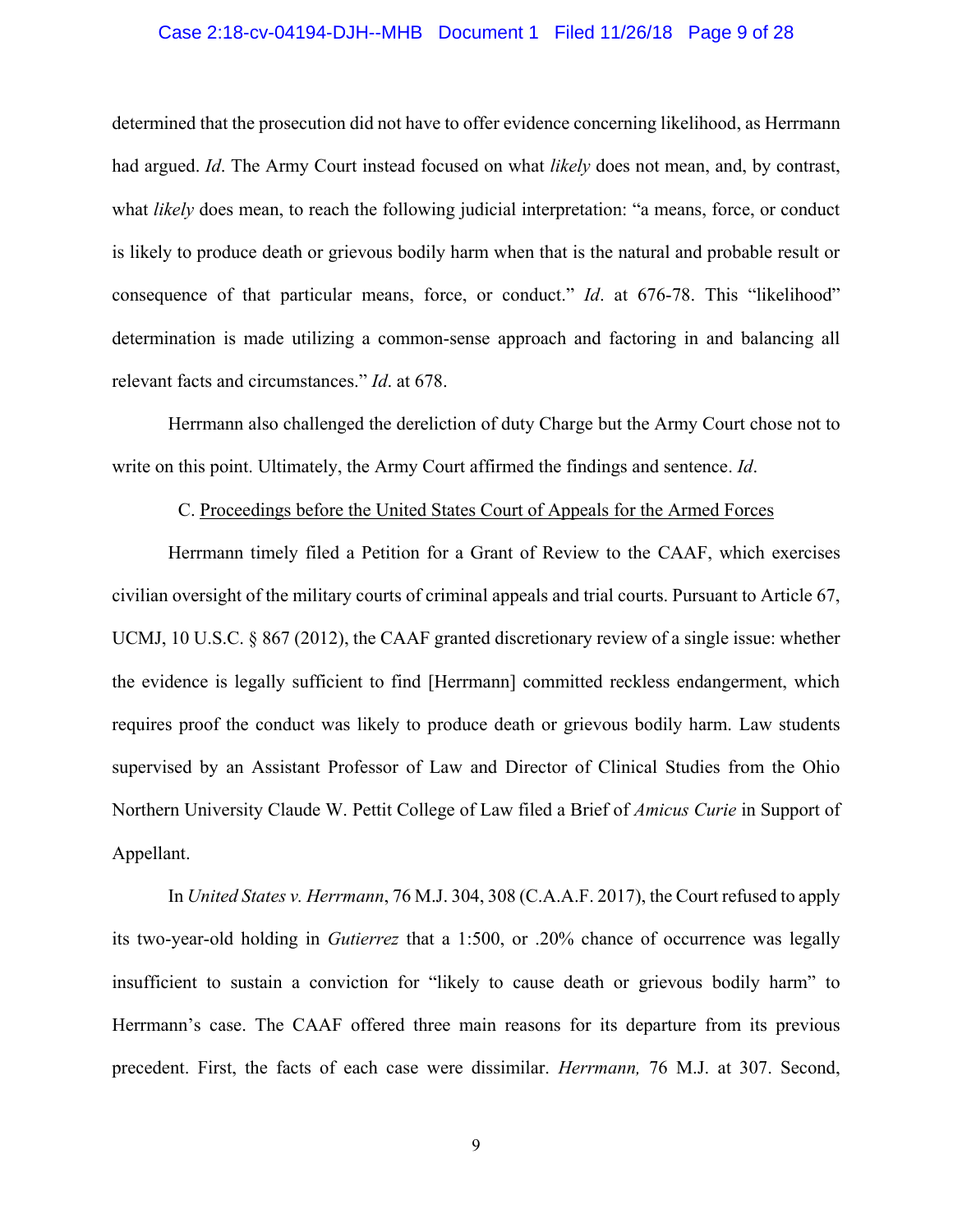#### Case 2:18-cv-04194-DJH--MHB Document 1 Filed 11/26/18 Page 10 of 28

*Gutierrez* was "intended as a course correction where a minimalist approach regarding what constitutes 'likely' had crept into our jurisprudence in HIV cases." *Id*. Third, that while *Gutierrez "*stands for the proposition of what does *not* constitute 'likely,' it provides no definitive answer that can be adopted in the instant case about what *does* constitute 'likely.'" *Id*.

Departing from its recent decision in *Gutierrez*, the CAAF offered an altogether different statutory interpretation of likely, "a determination of whether death or grievous bodily harm is a 'likely' result of an accused's conduct under the provisions of Article 134, UCMJ, is based on the trier of facts' commonsense, everyday understanding of that term as applied to the totality of the circumstances." *Id*. at 308. The CAAF issued its decision on June 19, 2017, and denied Herrmann's request for reconsideration on July 13, 2017.

D. Proceedings Before the United States Supreme Court

On October 11, 2017, Herrmann timely filed in the United States Supreme Court a Petition for a Writ of Certiorari to the CAAF pursuant to 28 U.S.C. § 1259(1). The question Herrmann presented was:

> Whether the Court of Appeals for the Armed Forces erred when it applied one definition of "likely to produce death or grievous bodily harm" to reverse an HIV-positive Airman's conviction for failing to inform sexual partners of his HIV-positive status where the chances of transmission were 1:500, but applied an altogether different definition of the same statutory language to affirm the conviction of an Army Special Forces parachute rigger who failed to properly inspect 14 reserve parachutes where the actual chances of harm were far less than 1:500.

The Supreme Court denied the Petition. *United States v. Herrmann*, 76 M.J. 304, 308 (C.A.A.F. 2017), *cert. denied*, 138 S. Ct. 487 (Nov. 27, 2017). Herrmann now brings this first Petition for a Writ of Habeas Corpus as a collateral challenge to his Federal court-martial convictions, sentence, and appeals.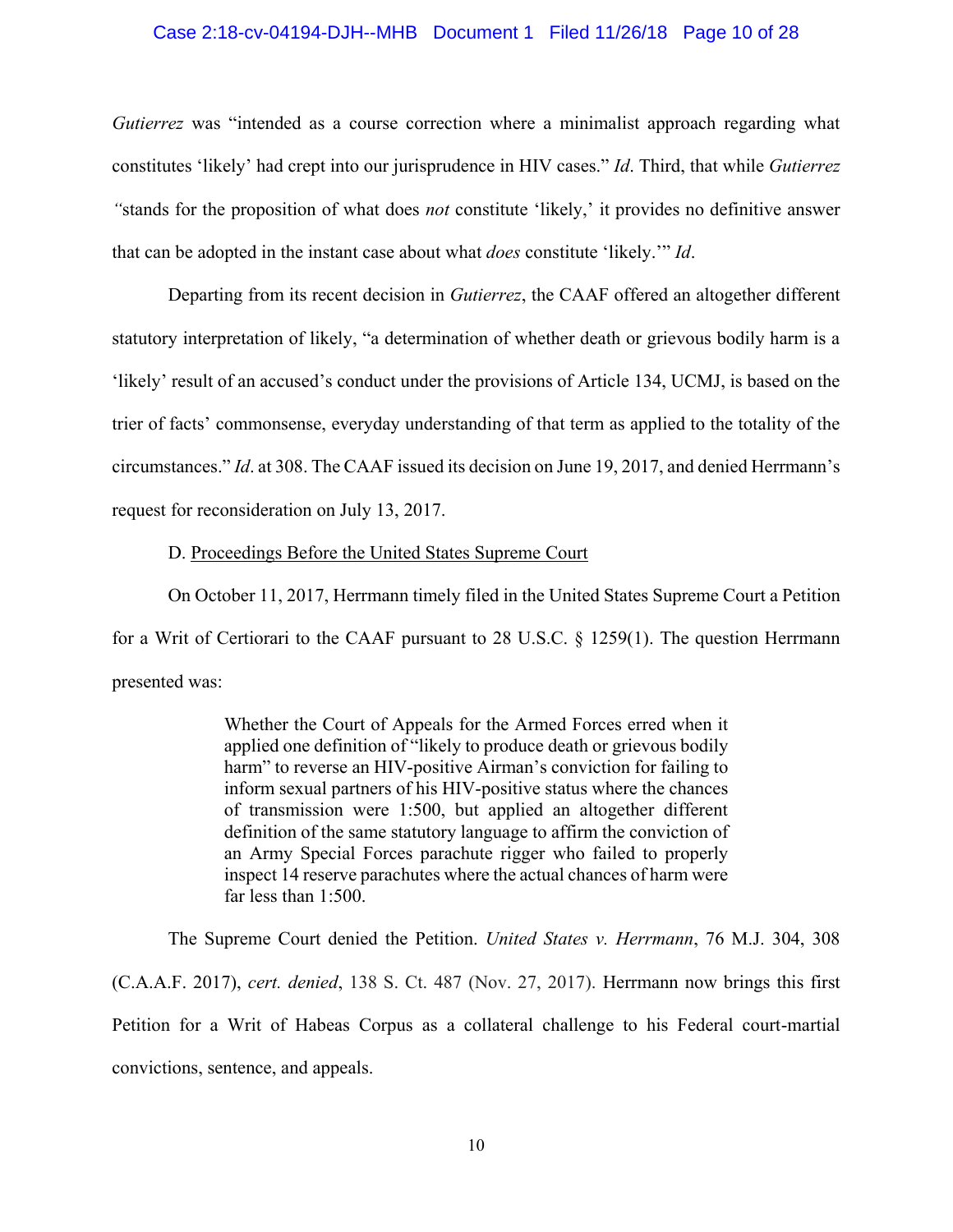#### VI. STATEMENT OF FACTS

For every airborne operation, jumpers are required to have a reserve parachute in the event of an emergency. (R. at 23). Training manuals (TM) require reserve parachutes to be opened and re-packed every 365 days if not used. (R. at 28). During February 2013, Herrmann worked as a parachute rigger (*i.e*., one who packs, maintains, and repairs parachutes) and "In-Process Inspector" (IP) in the 10th Special Forces Group (Airborne) at Fort Carson, Colorado. (R. Charge Sheet). His job was to ensure rigger checks were completed and parachutes were packed in accordance with the appropriate TM, and then sign the parachute log record book to confirm the parachute is "airworthy in accordance with the TM." (R. at 18).

The term "pencil-packing" describes those responsible for packing the parachutes failing to properly pack or inspect them, yet still verifying the proper procedures were followed by signing the appropriate forms. (R. at 45-46). On February 19, 2013, Herrmann supervised three parachute riggers: Specialist (SPC) Martinez-Mojica, SPC Brown, and SPC Arrington. (R. at 207, 252, 277). That day, a non-commissioned officer working with Herrmann spot-checked the paperwork of numerous riggers. When she checked Arrington's sheet, she noticed he had packed more parachutes than she thought was possible for him. (R. at 44). Subsequent investigation revealed that 14 reserve parachutes were pencil-packed by Martinez-Mojica, Brown, and Arrington while Herrmann signed off on the paperwork. (R. at 65). Each parachute with deficiencies (and every other parachute in the shack) was re-packed.

The prosecution granted Martinez-Mojica immunity and ordered her to cooperate in the case against her former Sergeant, Herrmann. (R. at Grant of Immunity and Order to Cooperate). The prosecution issued "non-judicial punishment" under Article 15, UCMJ, 10 U.S.C. § 815 (2012) to Brown and Arrington. The result being that none of the actual perpetrators of the pencil-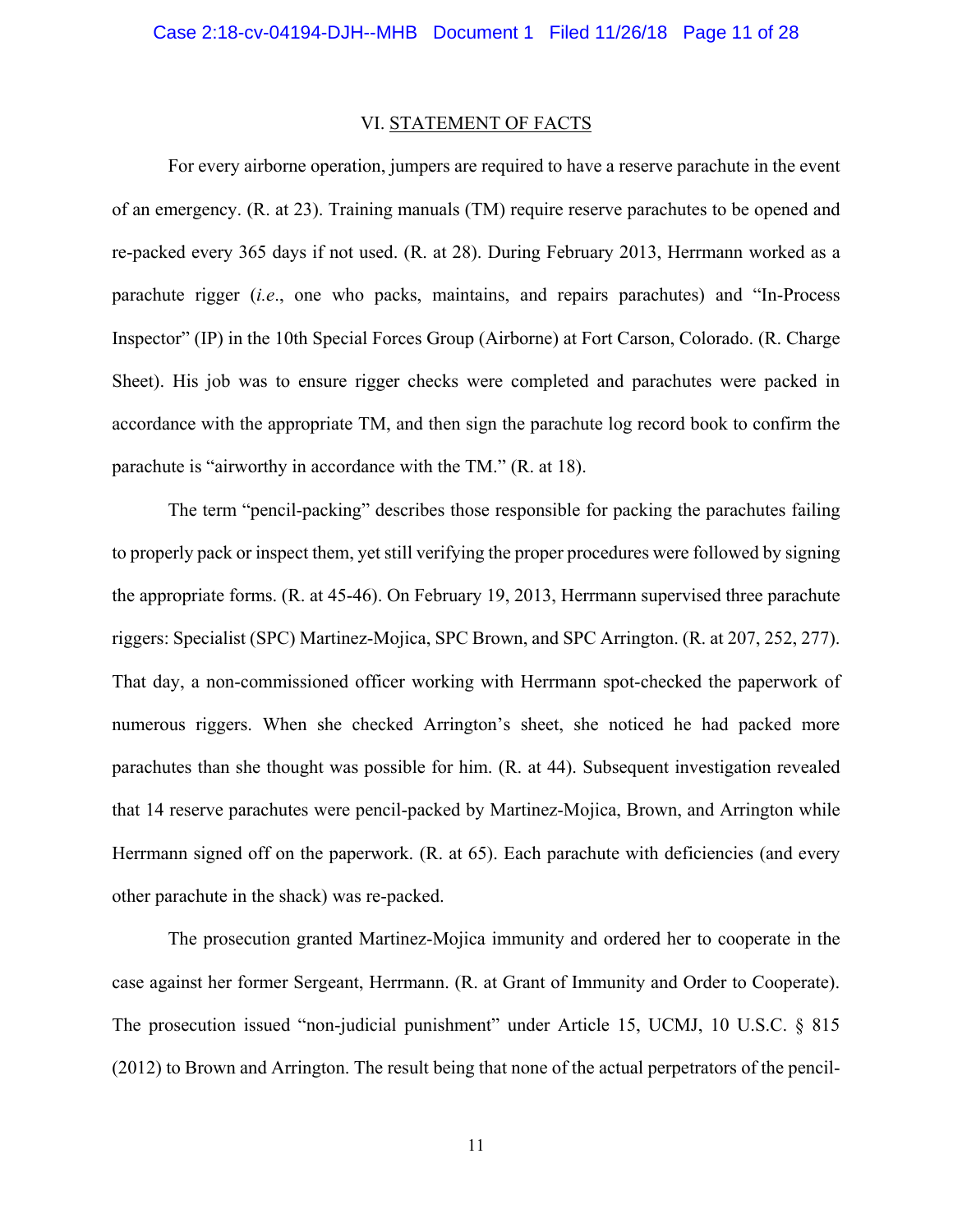#### Case 2:18-cv-04194-DJH--MHB Document 1 Filed 11/26/18 Page 12 of 28

packing faced trial, prison, criminal convictions, or criminal discharge from the Army that stood to follow them for the rest of their lives.

At trial, outlining the potential for harm from pencil-packing, one witness testified, "if they weren't packed as they were supposed to be, lives are *potentially* in danger." (R. at 133). "If a Soldier jumps [with] a piece of equipment that hasn't been inspected properly or is missing a component, death; that is a *plausible* outcome." (R. at 69). When asked about the potential for harm if a spring is missing, another witness said the jumper could "*potentially* die or get seriously hurt." (R. at 133). During all of the testimony, witnesses interjected numerous qualifying terms like "could have," "could be," "could get," "can cause," "potentially," "may not," and "if." (R. 198, 199, 200, 201).

The prosecution called an expert in research and development of static line parachutes. He testified that, "the parachute *may* not open quick enough in a total malfunction scenario and *can potentially cause* serious harm or death to the paratrooper if there is a total malfunction." (R. at 202). He also testified that "the opening shock *can* be pretty violent and *maybe causing* a--*maybe*  the parachute *may not* be able to fully open properly." (R. at 201).

During closing argument, the prosecutor described the possibilities as: [Petitioner's] actions *could and may* have likely produced death or serious bodily harm, and that all witnesses testified that if a reserve were to fail to deploy the result *could be* death, and at best harm." (R. at 380). In response, the defense highlighted the weakness of the prosecution's case:

> The government has provided you no statistics with regard to how often a reserve chute needs to be . . . deployed. The reserve chute is typically deployed . . . when somebody's air speed is too fast or when the main chute doesn't deploy properly and they have to cut away and that's when you get the reserve chute, but they have produced no evidence that because of these inadequacies that is a likelihood.... As a matter of fact, through Mr. Whiteman [prosecution expert witness] what you heard was that even without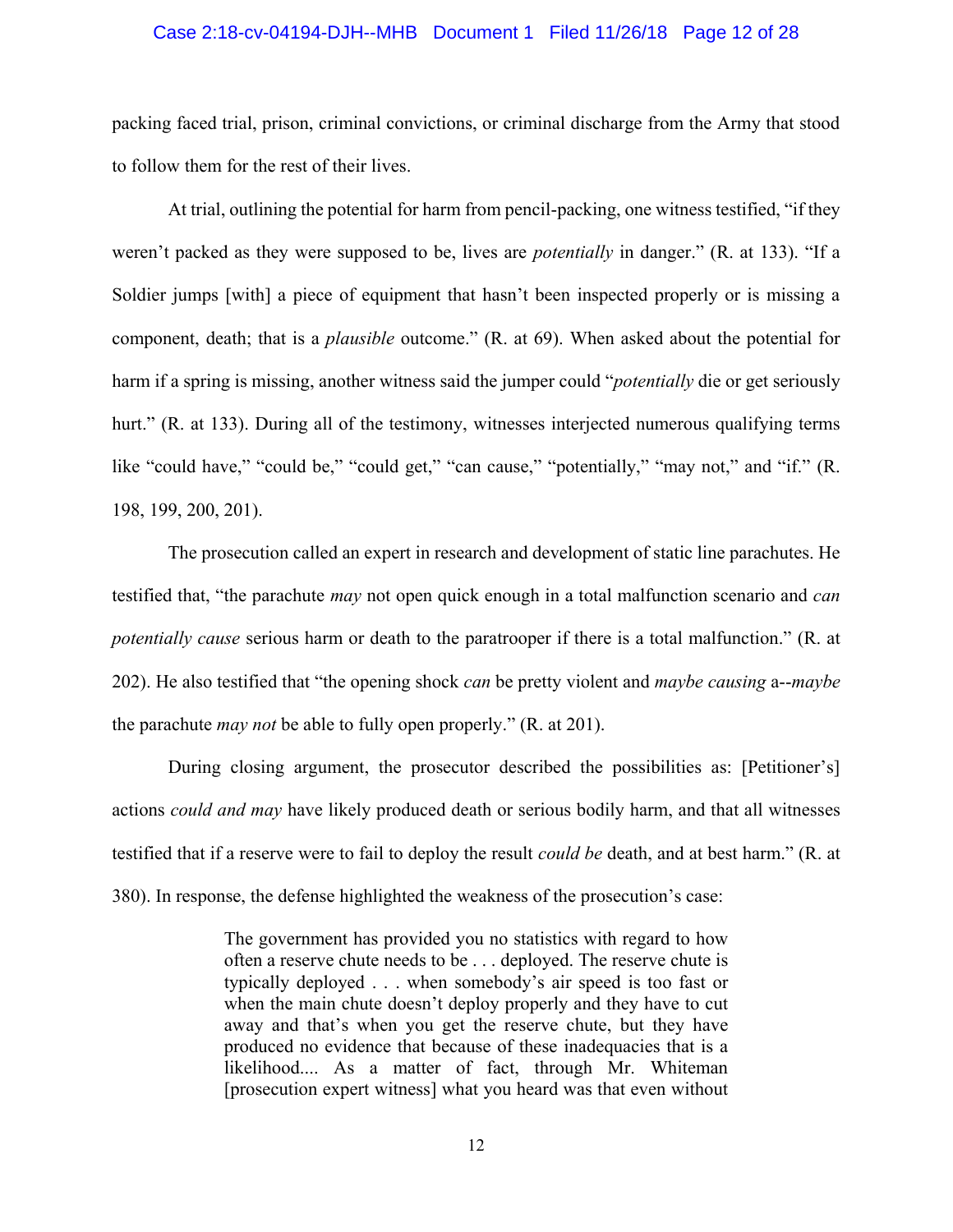that spring, the experts said that chute will still deploy and somebody could land safely . . . So, the government hadn't shown that if these deficiencies weren't corrected that the chute would fail. All they said is that this is a possibility. Everything they have produced is speculative, well, it could happen, but they have not produced any evidence that if those things failed – those deficiencies failed that this is a likely result.

(R. at 400).

## VII. GROUNDS FOR WHICH HERRMANN SEEKS HABEAS CORPUS RELIEF

Herrmann respectfully offers the following four grounds in support of his Petition:

#### A. GROUND ONE – FIFTH AMENDMENT DUE PROCESS

The Fifth Amendment provides that "[n]o person shall . . . be deprived of life, liberty, or property, without due process of law." U.S. Const. amend. V. "[The Supreme Court's] cases establish that the Government violates this guarantee by taking away someone's life, liberty, or property under a criminal law so vague that it fails to give ordinary people fair notice of the conduct it punishes, or so standardless that it invites arbitrary enforcement." *Johnson v. United States*, 135 S. Ct. 2551, 2556-57 (2015) (citing *Kolender v. Lawson*, 461 U.S. 352, 357-58 (1983)).

Vagueness forces courts to "picture the kind of conduct that the crime involves in 'the ordinary case,' and to judge whether that abstraction presents a serious potential risk of physical harm." Note, *Johnson v. United States*, 129 Harv. L. Rev. 301 (2015). The fair notice requirement ensures that the Government speaks clearly when proscribing conduct, so that police, prosecutors, judges, and juries are not impermissibly delegated lawmaking authority to be supplied on an *ad hoc* and subjective basis. *See Grayned v. City of Rockford*[, 408 U.S. 104, 108-09 \(1972\).](http://www.lexis.com/research/buttonTFLink?_m=02a11980d55744c9c1e44de638902fbe&_xfercite=%3ccite%20cc%3d%22USA%22%3e%3c%21%5bCDATA%5b2016%20U.S.%20Briefs%201144%5d%5d%3e%3c%2fcite%3e&_butType=3&_butStat=2&_butNum=136&_butInline=1&_butinfo=%3ccite%20cc%3d%22USA%22%3e%3c%21%5bCDATA%5b408%20U.S.%20104%2cat%20108%5d%5d%3e%3c%2fcite%3e&_fmtstr=FULL&docnum=4&_startdoc=1&wchp=dGLzVzk-zSkAA&_md5=c8f6cf05bf0b17e1177c7ea038c80aef) A statute must "give the person of ordinary intelligence a reasonable opportunity to know what is prohibited" and "provide explicit standards for those who apply [it]." *Grayned,* [408 U.S. at 108.](http://www.lexis.com/research/buttonTFLink?_m=18130e362e82d5bbe26c72b364d15bc8&_xfercite=%3ccite%20cc%3d%22USA%22%3e%3c%21%5bCDATA%5b2008%20U.S.%20Briefs%201448%5d%5d%3e%3c%2fcite%3e&_butType=3&_butStat=2&_butNum=51&_butInline=1&_butinfo=%3ccite%20cc%3d%22USA%22%3e%3c%21%5bCDATA%5b408%20U.S.%20104%2cat%20108%5d%5d%3e%3c%2fcite%3e&_fmtstr=FULL&docnum=10&_startdoc=1&wchp=dGLzVzk-zSkAA&_md5=cb13976252f9116b39f4c8d3bc7da524)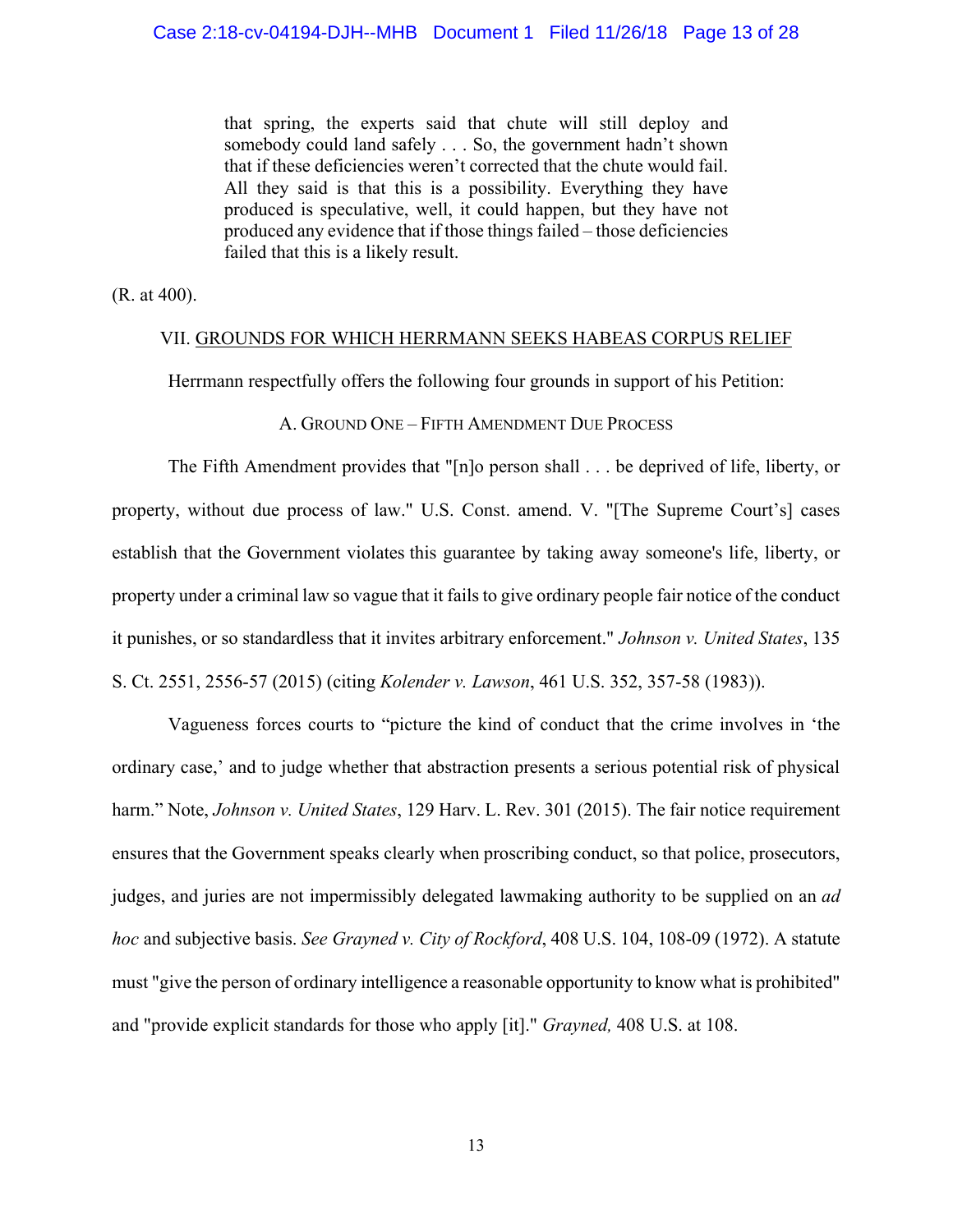#### Case 2:18-cv-04194-DJH--MHB Document 1 Filed 11/26/18 Page 14 of 28

The crime of reckless endangerment pursuant to Article 134, UCMJ, 10 U.S.C. § 934

(2012), has four elements. They are:

1) That the accused did engage in conduct;

2) That the conduct was wrongful and reckless or wanton;

3) That the conduct was likely to produce death or grievous bodily harm to another person; and

4) That, under the circumstances, the conduct of the accused was to the prejudice of good order and discipline in the armed forces or was of a nature to bring discredit upon the armed forces.

*Manual for Courts-Martial*, *United States*, pt. IV ¶ 100a.b. (2012) (hereinafter MCM).

The issue here focuses on the third element. The MCM does not define the term *likely*. Paragraph 54(c)(4)(a)(ii) does, however, contain explanatory text for aggravated assault under Article 128, UCMJ, 10 U.S.C. § 928 (2012). Article 128 uses the identical language *likely to produce death or grievous bodily harm* as reckless endangerment. "When the natural or probable consequence of particular conduct would be death or grievous bodily harm, it may be inferred that the conduct is *likely* to produce that result." *See* paragraph 54(c)(4)(a)(ii). MCM, pt. IV, ¶ 100a.c. (5) (emphasis added).

Undefined in the statute and vague on its face, this particular element of the reckless endangerment offense is left even more amorphous in light of the military courts' efforts to apply it in reviewing Herrmann's Due Process claim. Indeed, the military courts' efforts to define *likely* in a manner that would enable them to affirm Herrmann's conviction is the precise opposite of giving "full and fair consideration" to his Due Process claim. It is left to this and other Federal courts to determine the merits of Herrmann's Due Process claim and create substance behind the contours of the term "likely" in order to: 1) ensure fair criminal law notice of just what specific conduct is prohibited; 2) prevent arbitrary or discriminatory prosecutions and convictions and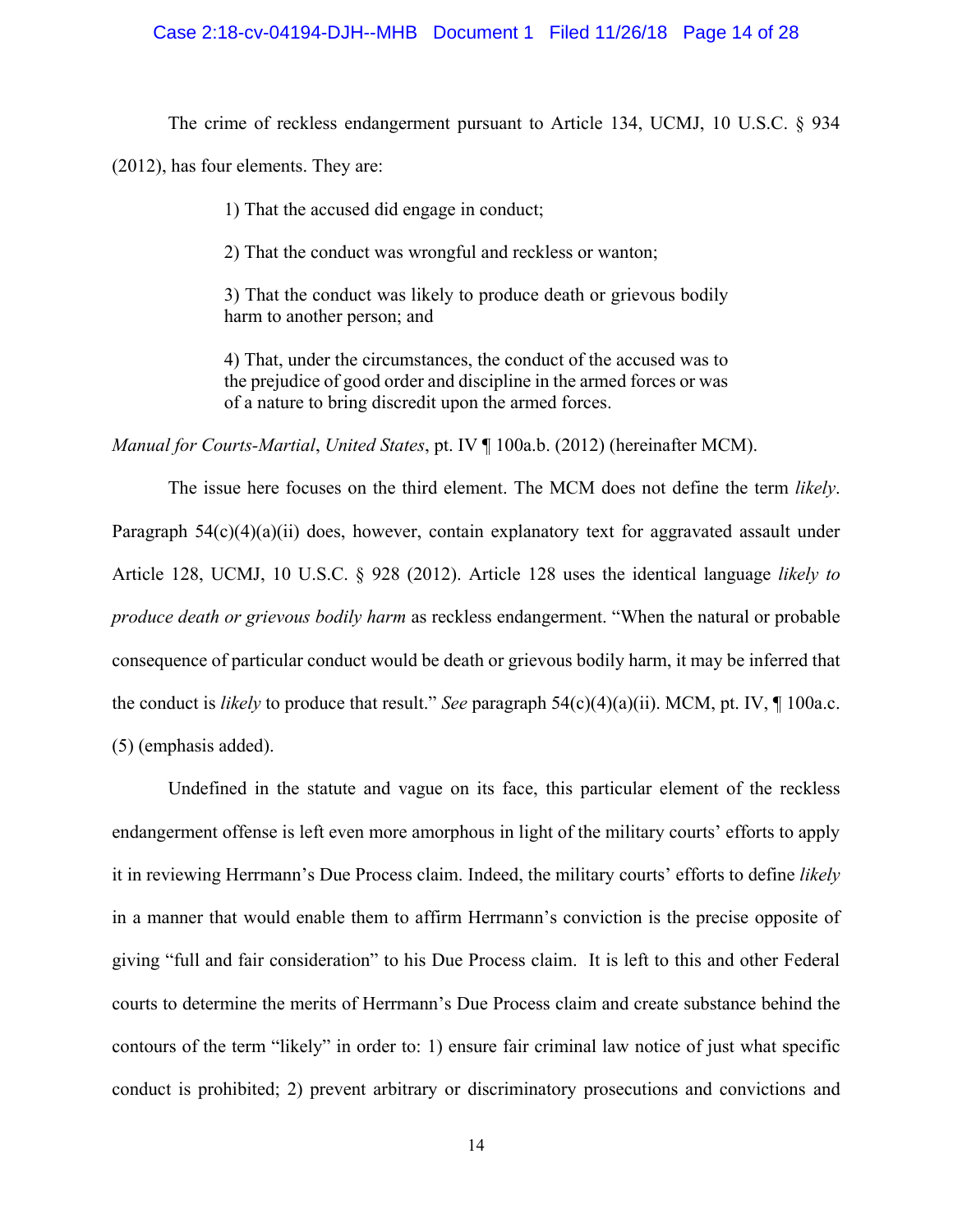#### Case 2:18-cv-04194-DJH--MHB Document 1 Filed 11/26/18 Page 15 of 28

appeals where vague statutory language leads to *ad hoc* applications and *post hoc* rationales; 3) reconcile the two different interpretations of the very same word by the civilian court charged with judicial oversight for the all branches of the military; 4) reconcile the appropriate application of two federal offenses that use the same terms - reckless endangerment and aggravated assault; 5) correct for equal protection implications where the result for an HIV-positive airman differs from that of a parachute rigger, the former acquitted while the latter convicted on the same operative word; and 6) correct the manifest injustice that occurred as a result of a constitutionally vague statute because a .02% chance of occurrence cannot rise to the level of *likely* for purposes of sustaining the conviction, by any definition of *likely*.

Because the term *likely* is not defined in the MCM, the courts have gone to great lengths attempting to judicially interpret its meaning, showing that the language does not give the ordinary person, or even seasoned judicial officers, a reasonable opportunity to know what is prohibited. For example, in the excerpt of the Army Court's decision below, the Army Court considered the following as bearing on the judicial interpretation of *likely*, which is revealing of the ambiguity surrounding the concept the term was intended to represent:

> "'likely' does not mean "more than merely a fanciful, speculative, or remote possibility;" "'likely to produce death or grievous bodily harm' must entail something distinct, although not entirely unrelated, from simply "foreseeable;'" "'likely' does not mean more likely than not;" "Nor does it require greater than 50% certainty;" "for purposes of determining likelihood of death or grievous bodily harm must be probable, not merely possible;" "Even if "likely" and "foreseeable" were precisely coextensive, then the question in these cases of "how likely is likely?" would simply transmute into "how foreseeable is foreseeable?'" "Likelihood determinations involve 'magnitudes of probability, not mathematical certainty;'" "We are confident that wherever the legal standard does rest, it is at a point less than 'more likely than not;'" "A likely consequence has been legally defined as one that is 'natural and *probable*;'" "probable means less than preponderance;" "'natural and probable' should not be interpreted to mean more likely than not;" "risk compared to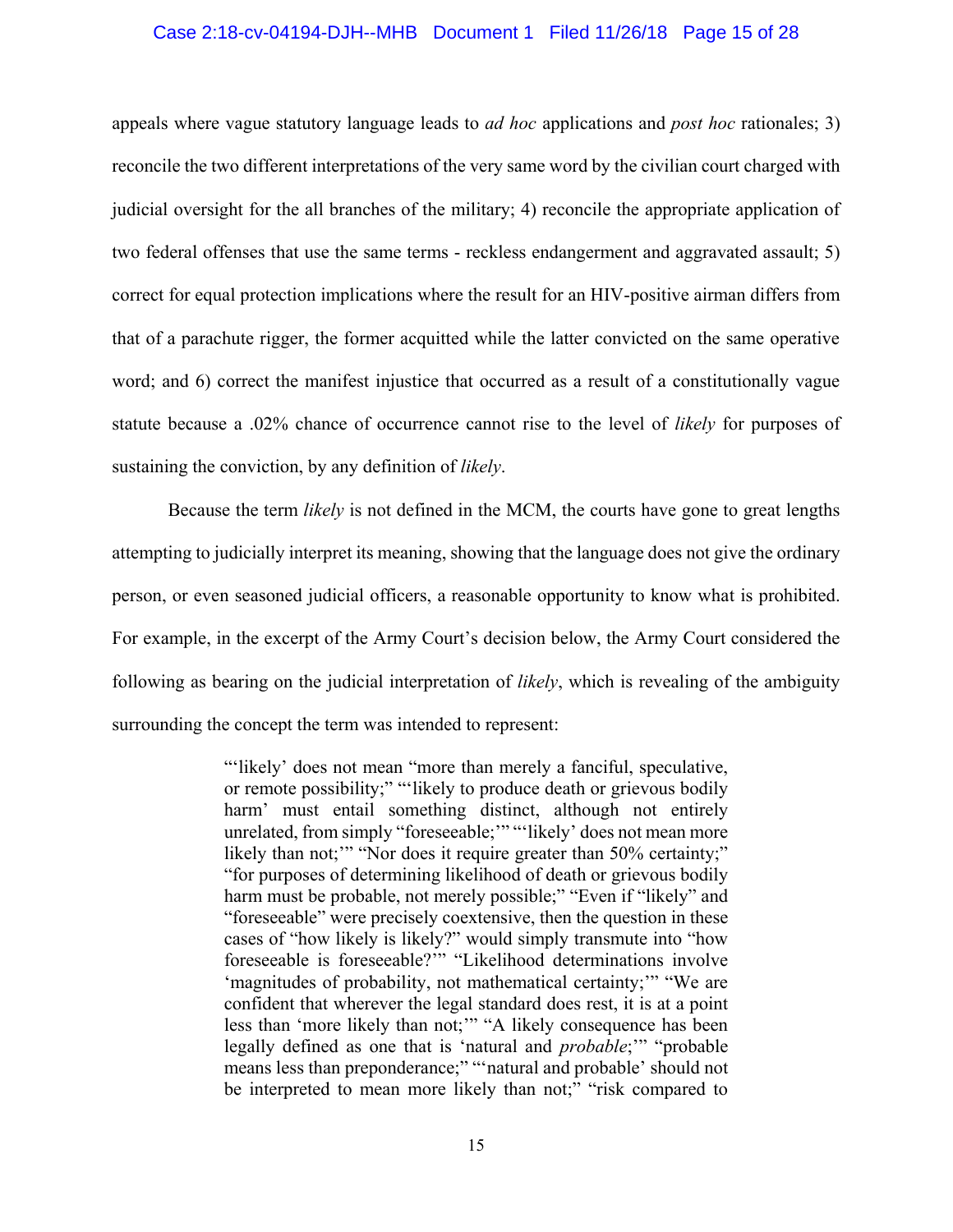odds;" "chances should not be measured in terms of mathematical percentages;" "a plain English definition;" "In military law, a depraved-heart murder charged under Article 118(3), UCMJ, requires a dangerous act; an act "characterized by heedlessness of the *probable* consequences of the act or omission, or indifference to the *likelihood* of death or great bodily harm;'" "many reputable dictionaries and each contains multiple definitions of the word 'likely;'" "the plain English denotations of the term somewhat different than the same term's connotations, common usage, and synonyms;" and "Definitions of "likely to occur" range from "expected outcome" to "probable" to "something less than reasonably certain" to "justifying belief of occurrence" to "might well happen."

#### *Herrmann*, 75 M.J. at 675 – 678.

The vagary of the statute is not only borne out by the lengths to which the Army Court went trying to define it, *supra*, but also by the distinct interpretations accorded the statute between the Army Court in *Herrmann*, the CAAF in *Gutierrez*, and within the CAAF itself comparing *Gutierrez* and *Herrmann*. Each Court reached different judicial interpretations based on different rationales for the single statutory word, *likely*.

It is well-settled, however, that the language "likely to produce death or grievous bodily harm" cannot mean one thing in some fact scenarios and entirely another thing in others. The law requires "only one standard: whether the means were likely to produce death or grievous bodily harm." *United States v. Outhier*[, 45 M.J. 326, 328 \(C.A.A.F. 1996\).](http://www.lexis.com/research/buttonTFLink?_m=5033ab3c8a5a0bc01437fd4217f7c5cc&_xfercite=%3ccite%20cc%3d%22USA%22%3e%3c%21%5bCDATA%5b2015%20CCA%20LEXIS%20254%5d%5d%3e%3c%2fcite%3e&_butType=3&_butStat=2&_butNum=19&_butInline=1&_butinfo=%3ccite%20cc%3d%22USA%22%3e%3c%21%5bCDATA%5b45%20M.J.%20326%2c%20328%5d%5d%3e%3c%2fcite%3e&_fmtstr=FULL&docnum=1&_startdoc=1&wchp=dGLzVzt-zSkAz&_md5=5b6cca9871dde471c758cad1ec087239)

As the law stands now, there are varying or "shifting sands" judicial interpretations for the same statutory term in light of the Army Court's and the CAAF's disparate rulings on the same question. In addition to varying judicial interpretations within the crime of reckless endangerment, the different standards extend to the distinct crime of aggravated assault. "Likely to produce death or grievous bodily harm" cannot not mean one thing for purposes of an aggravated assault charged under Article 128, UCMJ, and another thing for purposes of a reckless endangerment charged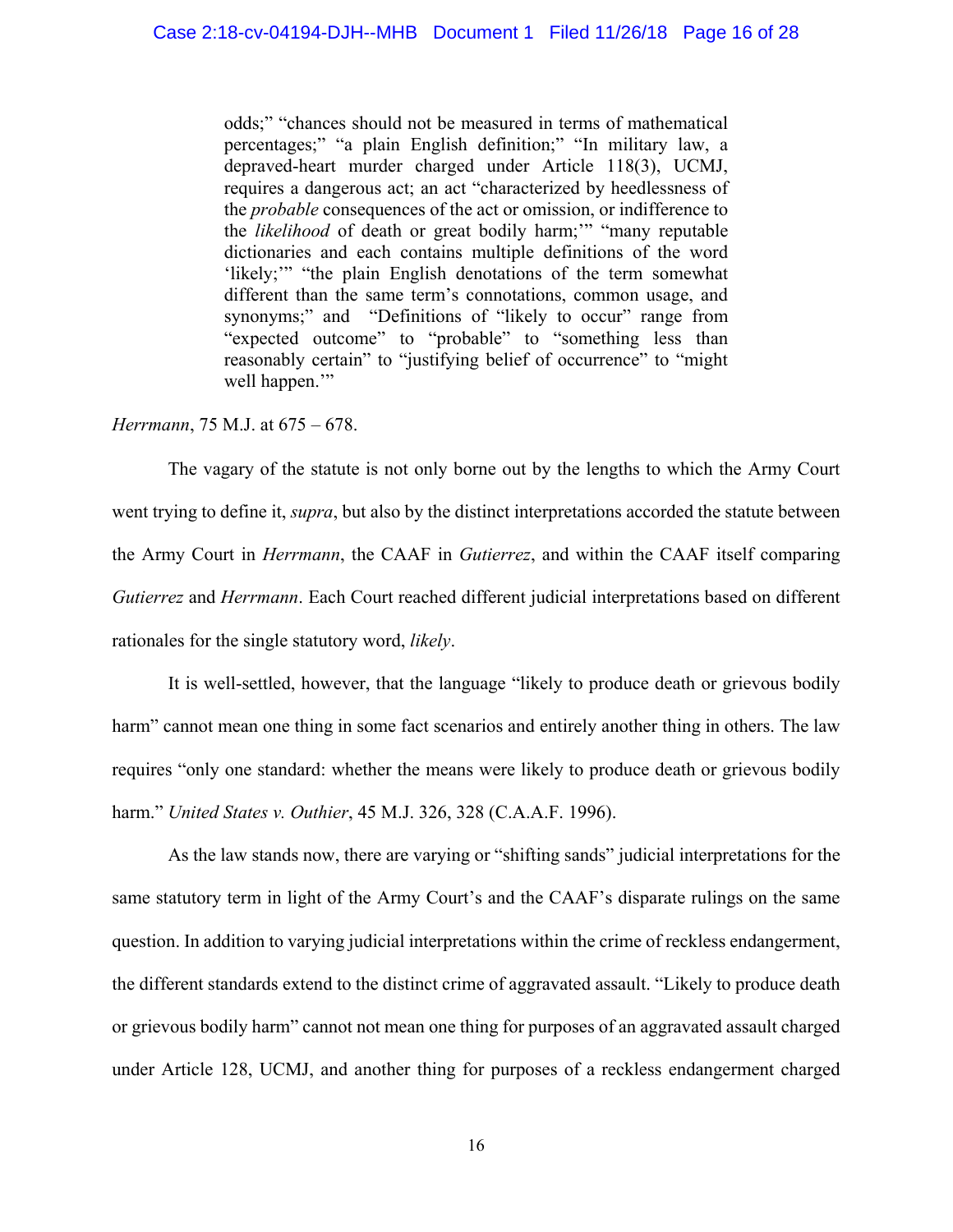#### Case 2:18-cv-04194-DJH--MHB Document 1 Filed 11/26/18 Page 17 of 28

under Article 134, UCMJ. All this is to say that even though there are vagaries in the various decisions that define *likely*, the conduct at issue in Herrmann's case cannot be said to be *likely* to produce death or bodily harm under any standard or plain English definition of the word.

The unconstitutional facial vagary coupled with inconsistent applications of the same statutory language implicates equal protection concerns as well. The CAAF applied one standard for an HIV-positive airman and an altogether different standard for a Special Forces parachute rigger. In reversing his conviction for aggravated assault for having sex with varied partners without informing them of his HIV-status, the CAAF held in *Gutierrez* that a 1:500 chance of causing harm does not satisfy the requirement element of *likely*. By contrast, in sustaining the parachute rigger's conviction in *Herrmann*, the CAAF sought to limit the 1:500 *Gutierrez* ratio to HIV-cases, which is a distinction without a legal difference.

And, in the search for the truth, the Army's leading Field Manual on point, however, shows that a main parachute will deploy properly 99.98% of the time. Headquarters, Department of the Army, Field Manual 3-21.220, *Static Line Parachuting Techniques and Training*, (October 2013), Table 15-2, page 15-4. Accordingly, a reserve parachute would only have to be pulled .02% of the time. Within that .02% of reserve parachute pulls, the possibility of a failure reduces to almost never.

Of those injuries, an even smaller amount can be viewed likely to produce death or grievous bodily harm. The total crude injury rate for military static-line parachuting is only 10.5:1000 jumps. Knapik, Joseph *et al*, Epidemiological Report No. 12-HF-17G072-10, *Military Airborne Training Injuries and Injury Risk Factors*, Fort Bragg, North Carolina, June-December 2010, US Army Public Health Command (Provisional) January 2011.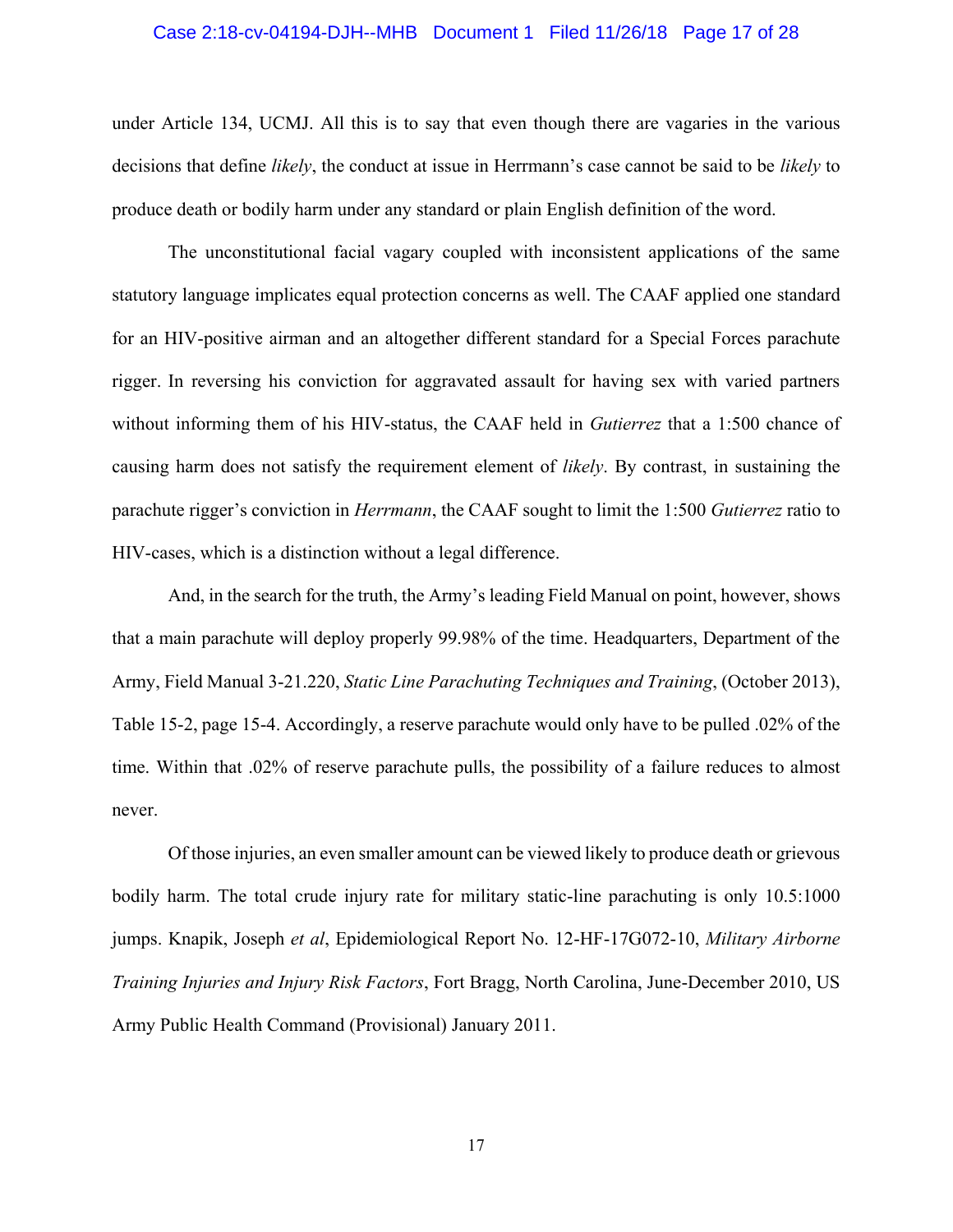## Case 2:18-cv-04194-DJH--MHB Document 1 Filed 11/26/18 Page 18 of 28

These injuries include: poor parachute landing falls (PLFs) (88.1%); static line problems  $(6.1\%)$ ; entanglements  $(2.0\%)$ ; tree landings  $(1.2\%)$ ; and poor aircraft exits  $(0.9\%)$  accounted for 98% of known events associated with injuries. None of these injuries involved the reserve parachute. The rate of *serious* injury or death is much lower. Although the U.S. military does not publicly release fatality statistics, new arrivals to the  $82<sup>nd</sup>$  Airborne Division are told that fatalities occur in roughly 1:125000 jumps. A foreign study even showed zero fatalities out of 43,690 jumps. Cilli, F, *et al, Parachuting Injures: A Retrospective Study of 43,690 Military Descents*, Balkan Medical Review 9 (2006) at 145.

The CAAF also discounted Herrmann's showing of the many preconditions that must occur

in sequence before a paratrooper would have to pull her reserve parachute. For example:

While the evidence demonstrated the potential for harm from a T11R parachute malfunction, the government did not demonstrate the likelihood of such an event happening in the first place. More specifically, the government did not demonstrate the likelihood of failure because of the pencil packing or the likelihood of any condition that must occur prior to a jumper needing his reserve occurring. The government put on either no or insufficient evidence regarding the likelihood of: 1) the reserve parachute making it through in-house checks; 2) the reserve parachute getting onto a prospective jumper; 3) JMPI not catching the deficiency; 4) the prospective jumper making it onto an aircraft; 5) the prospective jumper exiting the aircraft; 6) the main parachute failing to the point a reserve parachute is needed; 7) the jumper activating the reserve parachute; and 8) the reserve parachute failing because it was not repacked. Not only was the government required to demonstrate that the totality of each step would make it likely the reserve parachute would be needed and fail, but they did not demonstrate it would happen within the following 365 days. At the 365-day point, the pencil packed parachutes would be repacked.

Appellant's CAAF Br. at 9.

Although there are vagaries in the various decisions that define *likely*, the conduct at issue

in Herrmann's case cannot be said to be *likely* to produce death or bodily harm under any standard.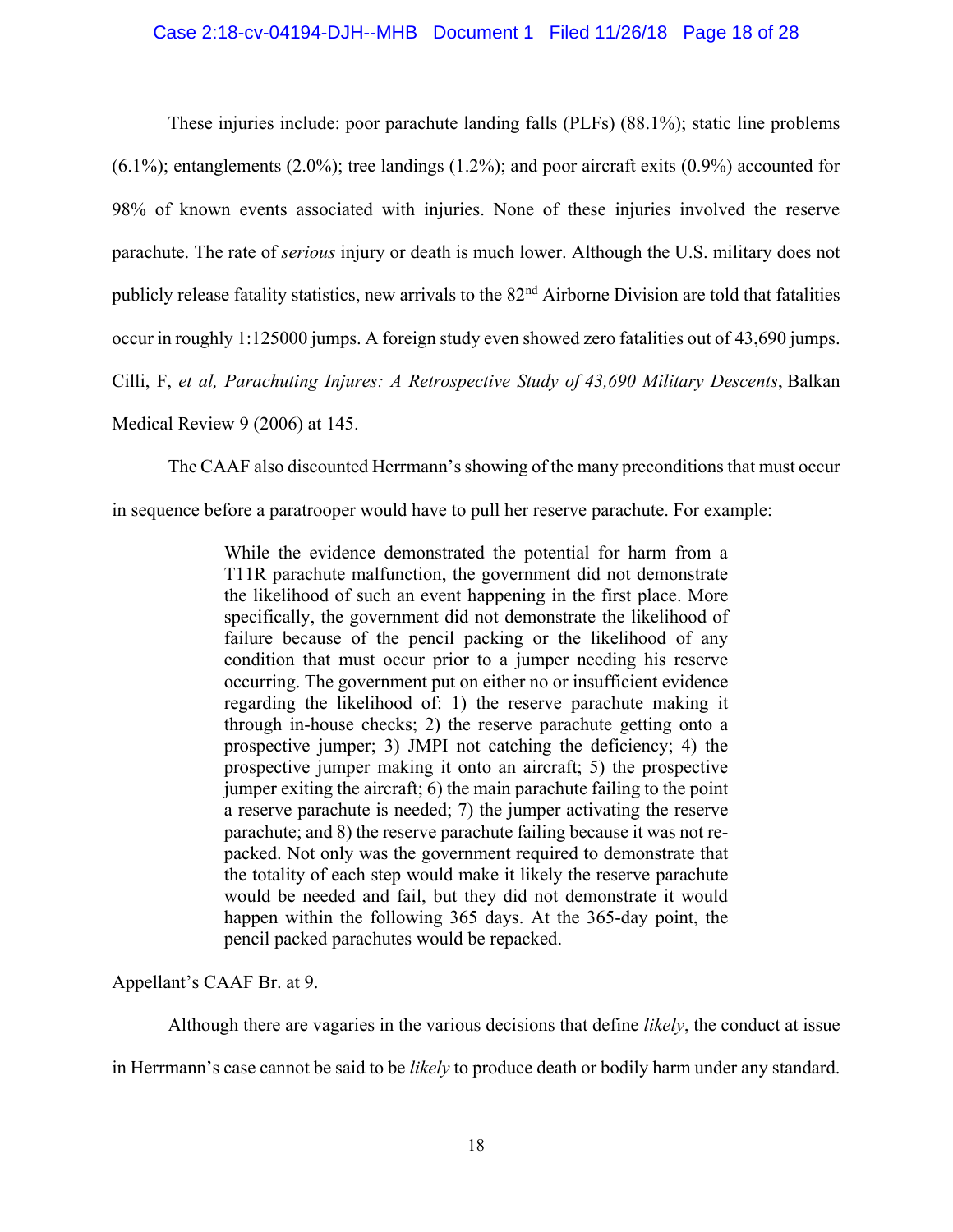## Case 2:18-cv-04194-DJH--MHB Document 1 Filed 11/26/18 Page 19 of 28

Indeed, under *Gutierrez*, or even under the language in CAAF's rationale in its *Herrmann* opinion, the conviction is legally insufficient because .02% is below the common everyday understanding of likely to occur. Put differently, and notwithstanding the varying standards the CAAF announced for the same statutory language, application of *Gutierrez* or application of *Herrmann* results in the same outcome in this particular case: .02% does not satisfy the required criminal element of *likely*. The probability of getting seriously injured or killed in an airborne operation is markedly lower than the risk of transmitting HIV as set forth in *Gutierrez*. Accordingly, Herrmann must be one of the arbitrary prosecutions and convictions and flawed appeals the vagueness doctrine and *Bouie*, *supra*, seek to prevent.

The CAAF also discounted that no witness testified that a pencil-packed parachute was "likely" to cause harm was sufficient to sustain the conviction. Moreover, the CAAF overlooked the fact that the chain of potential victims in *Gutierrez* is possibly exponential, as each unprotected sexual act could spread HIV to numerous, unknowing victims, and in turn, those victims could unknowingly spread the disease. In the instant case, if an accident caused by a pencil-packed reserve parachute ensued, the victim chain – if even extant - would consist of one link.

Based on all the evidence adduced at trial, it appears that  $-$  at most  $-$  it was conceivable that a pencil-packed reserve parachute would fail to properly deploy if pulled in an emergency after a main parachute did not deploy as intended. What the CAAF overlooked, however, is that this conceptual possibility rarely occurs: certainly, less than in 1:500 instances.

The statistical evidence shows that that the likelihood of a pencil-packed reserve parachute that never left the packing facility ever producing death or grievous bodily harm is near nil. The overall injury rate for *all* airborne operations, including those which occur in the far more likely deployment of one's main parachute, is only 10.5:1000. The gross majority of these overall injuries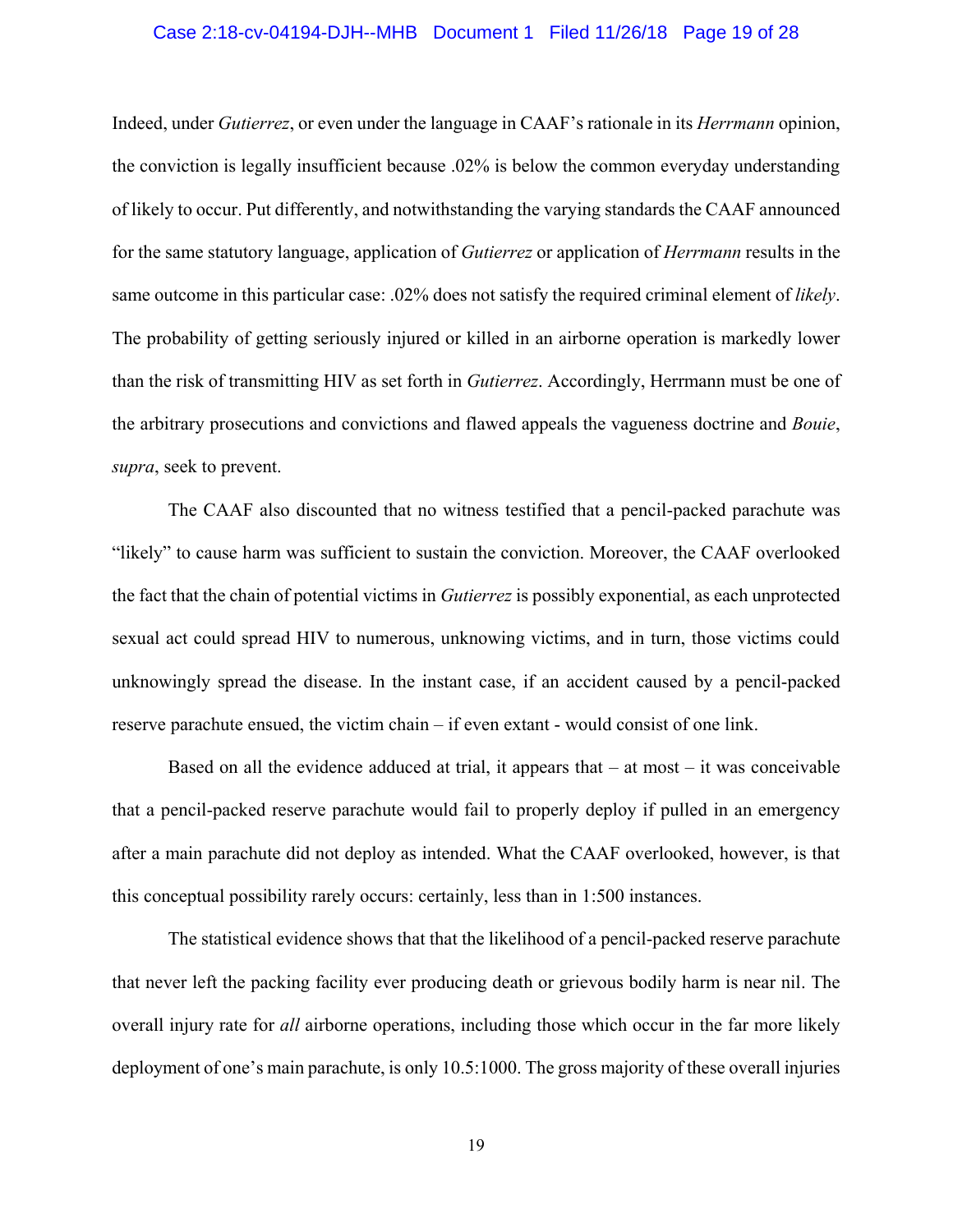#### Case 2:18-cv-04194-DJH--MHB Document 1 Filed 11/26/18 Page 20 of 28

are not death or serious bodily injuries. This statistic combined with the aforementioned failure rate of reserve parachutes is far less than the 1:500 standard CAAF enunciated in *Gutierrez*. Herrmann is hence placed in a position whereby he is adjudged by a far stricter standard than one who infected with HIV knowingly had sex with others without informing them of his medical condition.

Varying standards for conduct arising under one statute, let alone two statutes containing the same phraseology, cannot be sufficient for the specificity required of Due Process in American criminal law. More fundamentally, criminal defendants charged under a statute are entitled to equal application of that statute, because the principle of "'equality before the law . . . gives to the humblest, the poorest, the most despised [person] the same rights and the same protection before the law as it gives to the most powerful, the most wealthy, or the most haughty.'" *Jones v. Helms,*  452 U.S. 412, 424 n.23 (1981) (quoting Cong. Globe, 39th Cong., 1st Sess. 2766 (1866) (statement of Sen. Howard)).

If HIV transmission is not the likely consequence of one person diagnosed with HIV having unprotected sex with another HIV-free victim, then, the probability of a pencil-packed reserve parachute causing serious bodily injury cannot be punishable by that very standard of likelihood. For these reasons, the required element, "[t]hat the conduct was *likely* to produce death or grievous bodily harm to another person," was not, and cannot be satisfied beyond a reasonable doubt and was not fully nor fairly reviewed in military courts. *Burns*, 346 U.S. at 142.

As Judge Wiss wrote in his separate opinion in *United States v. Joseph*, 37 M.J. 392, 402 (C.M.A. 1993):

> [W]hen the Government comes before a court of law and tries to fit a round peg of conduct into a square hole of a punitive statutory provision, it is not the proper function of the court to reshape the hole so that it will accept the peg and, in the process, distort the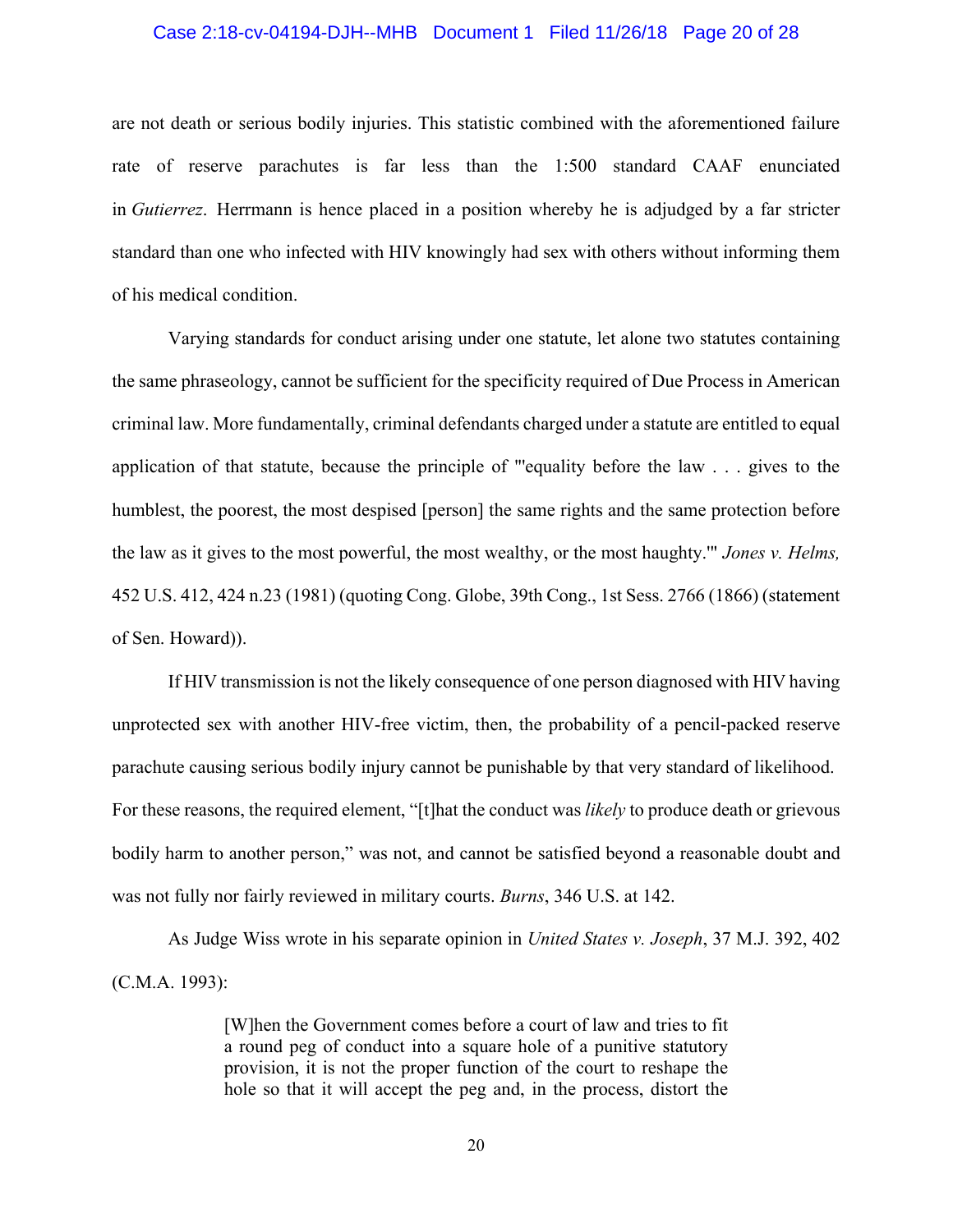#### Case 2:18-cv-04194-DJH--MHB Document 1 Filed 11/26/18 Page 21 of 28

hole's character. Rather, it is the proper limit of the court's function to consider whether the hole -- politically determined -- already is large enough so that the peg fits within it.

37 M.J. at 402 (Wiss, J., concurring in the result).

Here, the CAAF tried to write its way out of an earlier precedent to the severe detriment of Herrmann. Such a reshaping of its own precedential hole in order to sustain a finding of guilt in no manner provides due process to Herrmann, those who may follow him, or allows this Court to conclude with confidence that military courts fully and fairly reviewed Herrmann's claims.

B. GROUND TWO – EVIDENCE CONSTITUTIONALLY INSUFFICIENT TO SUSTAIN CONVICTIONS

Due Process requires the prosecution to prove each element of a criminal offense beyond a reasonable doubt. *Fiore v. White*, 531 U.S. 225 (2001) (granting federal habeas corpus relief because prosecution failed to present sufficient evidence to prove each element of charged crime). "The test for legal sufficiency is whether, considering the evidence in the light most favorable to the government, any rational trier of fact could have found the appellant guilty beyond a reasonable doubt. *Jackson,* 443 U.S. at 319.

Here, the record lacks sufficient evidence to meet the meaning of "means *likely* to produce death or grievous bodily harm." First, no witness provided testimony using likely, but instead, terms to convey more remote possibilities and speculations. Second, many conditions would have had to occur for a paratrooper to have to pull her reserve parachute. Third, the Army's own Field Manual states that a reserve parachute will have to be pulled only .02% of the time, which is very near zero. Fourth, the 14 parachutes were opened, inspected, re-packed and never put into use. Fifth, application of the rationales in both *Guitierrez* and *Herrmann* shows that it was potentially conceivable that Herrmann's conduct might have caused death or grievous bodily harm, but the evidence simply does not rise to the level of "likely" or "probably."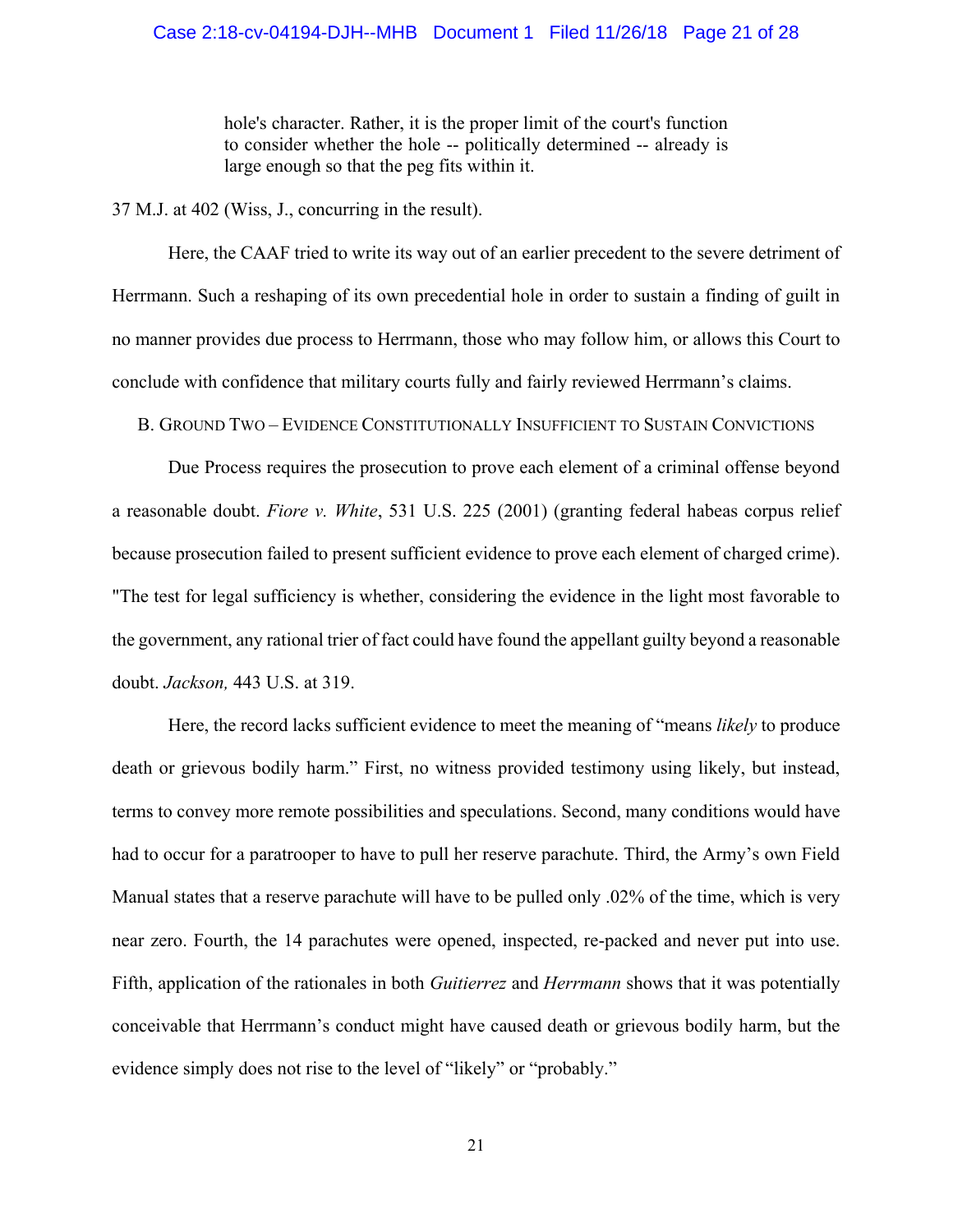## Case 2:18-cv-04194-DJH--MHB Document 1 Filed 11/26/18 Page 22 of 28

Indeed, under *Gutierrez*, or even under the language in CAAF's rationale in its *Herrmann* opinion, the conviction is legally insufficient because .02% is below the common everyday understanding of likely to occur. Put differently, and notwithstanding the varying standards the CAAF announced for the same statutory language, application of *Gutierrez* or application of *Herrmann* results in the same outcome in this particular case: .02% does not satisfy the required criminal element of *likely*. The probability of getting seriously injured or killed in an airborne operation is markedly lower than the risk of transmitting HIV as set forth in *Gutierrez*. Accordingly, this is one of the arbitrary prosecutions and convictions the vagueness doctrine seeks to prevent.

The same is true for the dereliction of duty conviction and sentence. There is no evidence of record that the Army fully, properly, and officially certified Herrmann to perform the duty for which he faced trial for being derelict. This critical absence of evidence of an element of the Article 92, UCMJ, 10 U.S.C. § 892 (2012) offense the prosecution was required to prove beyond a reasonable doubt demonstrates the constitutional insufficiency of the conviction.

Accordingly, the convictions and sentence are unconstitutional and the military courts' review was neither full nor fair by allowing these convictions to stand while reversing the conviction and sentence in *Guitierrez*. *See Juan H. v. Allen*, 408 F.3d 1262 (9<sup>th</sup> Cir. 2005) *cert. denied*, 546 U.S. 1137 (2006) (habeas granted where evidence insufficient to support delinquency adjudication for aiding and abetting murder and attempted murder); *McBath v. Gomez*, 1997 U.S. App. LEXIS 20922 (9th Cir. Aug. 4, 1997), *cert. denied,* 522 U.S. 953 (1997) (habeas granted were evidence insufficient to sustain conviction for attempted burglary); *Mitchell v. Prunty*, 138 F.3d 1280 (9th Cir.), *cert. denied*, 525 U.S. 824 (1998) (habeas granted where insufficient evidence to sustain charges of aiding and abetting murder).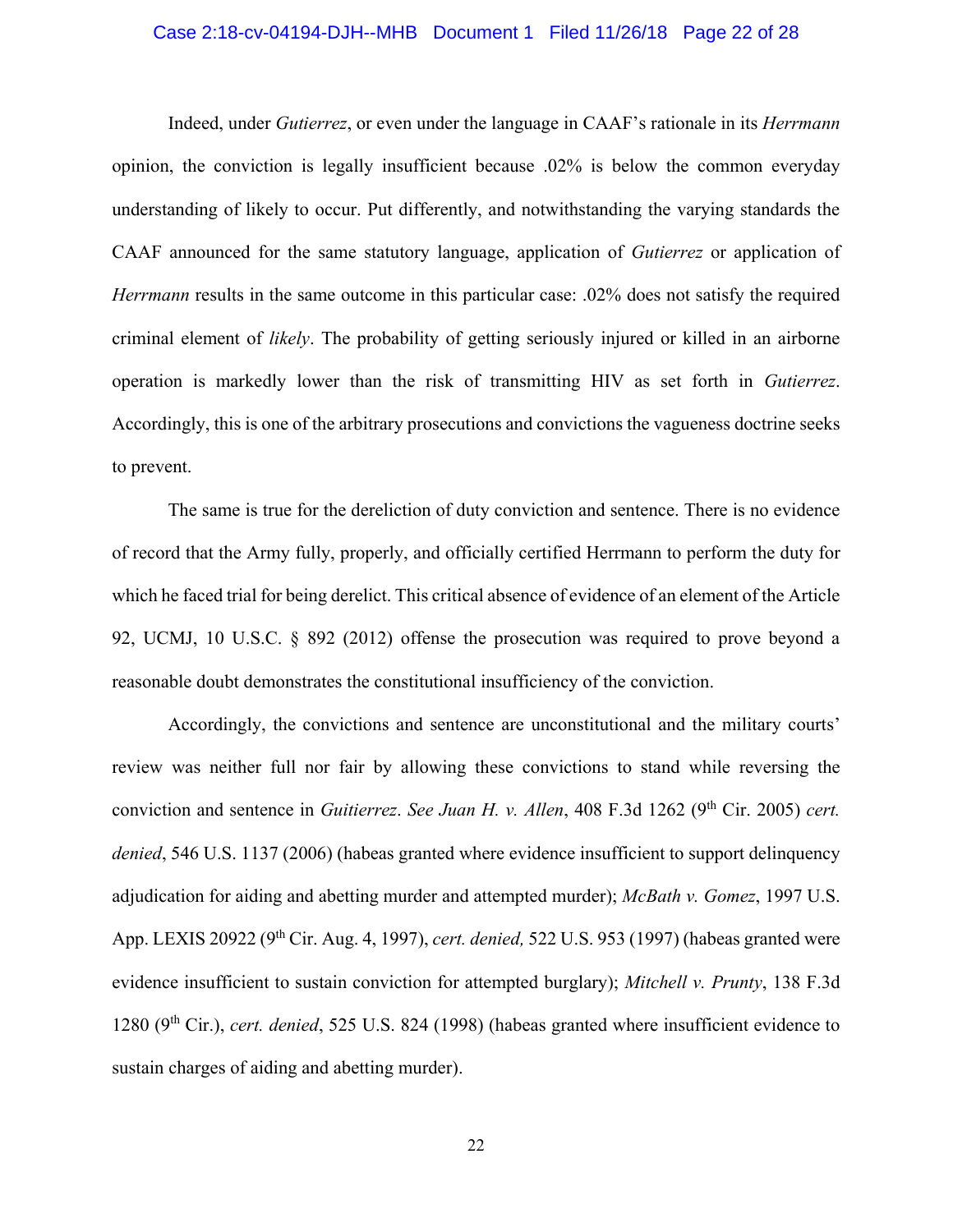## Case 2:18-cv-04194-DJH--MHB Document 1 Filed 11/26/18 Page 23 of 28

C. GROUND THREE – SIXTH AMENDMENT INEFFECTIVE ASSISTANCE OF COUNSEL

In *Strickland v. Washington*, 466 U.S. 668, 686 (1984), the Supreme Court found that the Sixth Amendment entitles criminal defendants to the "effective assistance of counsel"— that is, representation that does not fall "below an objective standard of reasonableness" in light of "prevailing professional norms." To prevail on a claim of ineffective assistance of counsel, an appellant must demonstrate: (1) that his counsel's performance was deficient and (2) that this deficiency resulted in prejudice. *United States v. Green*, 68 M.J. 360, 361-62 (C.A.A.F. 2010).

In judging the reasonableness of counsel's challenged conduct, the judge will look to the facts of the particular case, viewed as of the time of counsel's conduct. *Strickland*, 466 U.S. at 690. Furthermore, the court will consider the totality of the circumstances, bearing in mind "counsel's function, as elaborated in prevailing professional norms, is to make the adversarial testing process work . . . [and] recognize that counsel is strongly presumed to have rendered adequate assistance and made all significant decisions in the exercise of reasonable professional judgment." *Id*.

"At the heart of an effective defense is an adequate investigation. Without sufficient investigation, a defense attorney, no matter how intelligent or persuasive in court, renders deficient performance and jeopardizes his client's defense." *Richter v. Hickman*, 578 F.3d 944, 946 (9th Cir. 2009); *United States v. Scott*, 24 M.J. 186, 192 (C.M.A. 1987) (finding ineffective assistance of counsel when defense counsel failed to conduct adequate pretrial investigation). "In many cases, "[p]retrial investigation is . . . the most critical stage of a lawyer's preparation." *House v. Balkcom*, 725 F.2d 608, 618 (11th Cir. 1984). Stated differently, where counsel did not possess the investigatory foundation to make informed tactical decisions, he is not entitled to judicial deference to his tactical trial decisions.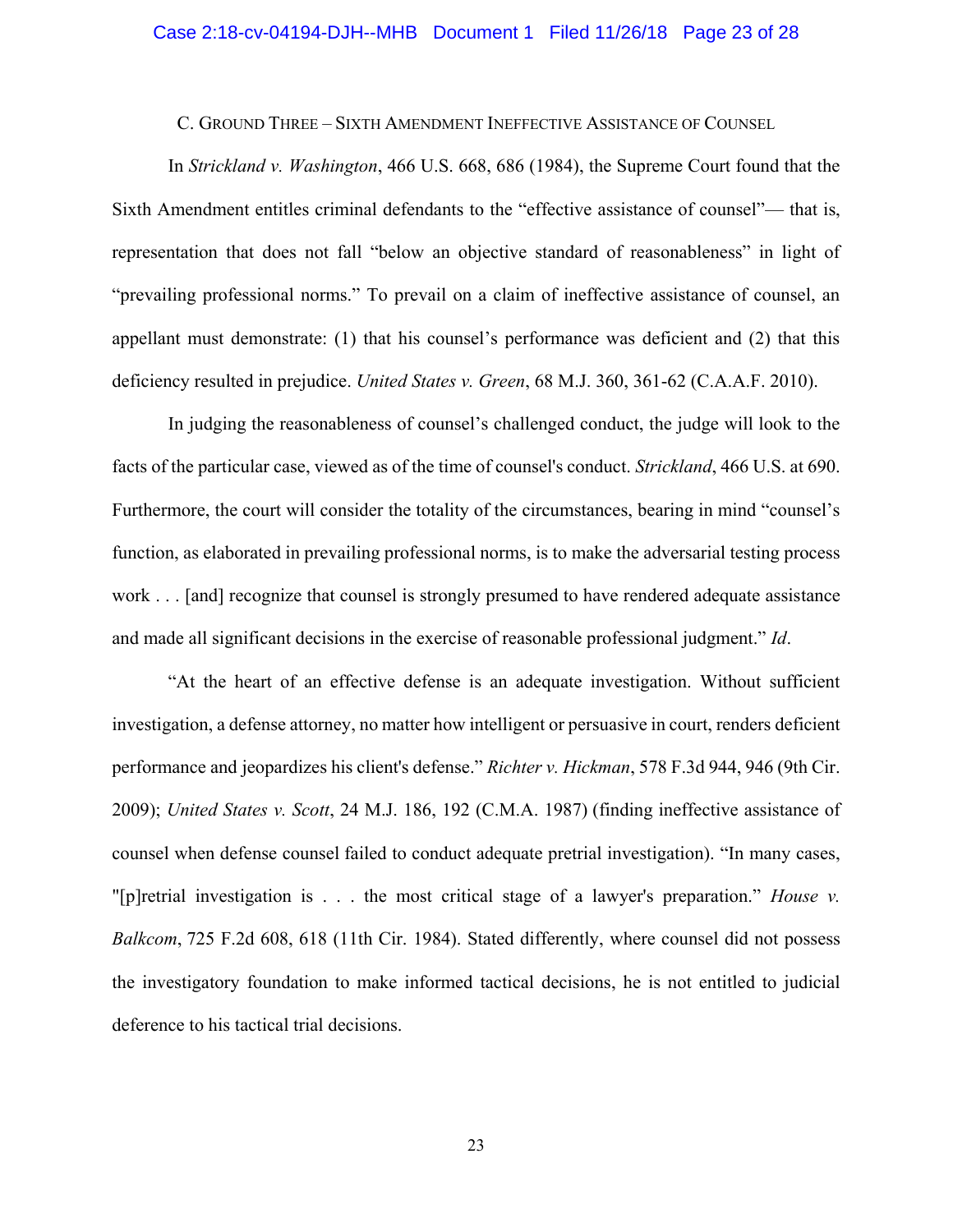## Case 2:18-cv-04194-DJH--MHB Document 1 Filed 11/26/18 Page 24 of 28

In this case, trial defense counsel unreasonably failed to secure and use the relevant Army Field Manual which states that a main parachute will deploy properly on a standard jump 99.98% of the time. Headquarters, Department of the Army, Field Manual 3-21.220, *Static Line Parachuting Techniques and Training*, (October 2013), Table 15-2, page 15-4. The trial judge was authorized to take judicial notice of this Field Manual and consideration of a .02% chance of a main parachute failing, then and only then having to pull the reserve parachute, and having it too fail, stood to exonerate Herrmann. Counsel unreasonably failed to investigate "all avenues leading to facts relevant to the merits of the case and the penalty in the event of conviction." ABA Standards for Criminal Justice: Prosecution and Defense Function, Standard 4-4.1(a) (3d ed. 1993).

Counsel also unreasonably failed to anticipate that the prosecution would call two expert witness on the operation of main and reserve parachutes and was thus not prepared to meaningfully cross examine the prosecution's experts against Herrmann. Counsel, a civilian practitioner, did not retain a consulting defense expert on the subject, nor did counsel secure the services of a testifying defense expert to prepare and present expert opinion testimony on the most critical question: that main parachutes open nearly 100% of the time, thereby dispensing altogether with the need for a reserve parachute. Without sufficient preparation to cross-examine the prosecution's expert or a defense expert to place at issue the prosecution expert's testimony, Herrmann was substantially disadvantaged at trial.

Consequently, counsel's unreasonable failure to utilize the Army's leading Field Manual, a consulting expert, and a testifying expert, each readily available and required to prepare and present a compelling legal defense, actually prejudiced Herrmann in the form of his conviction and sentence for reckless endangerment. *See Thomas v. Chappell*, 678 F.3d 1086 (9<sup>th</sup> Cir. 2012),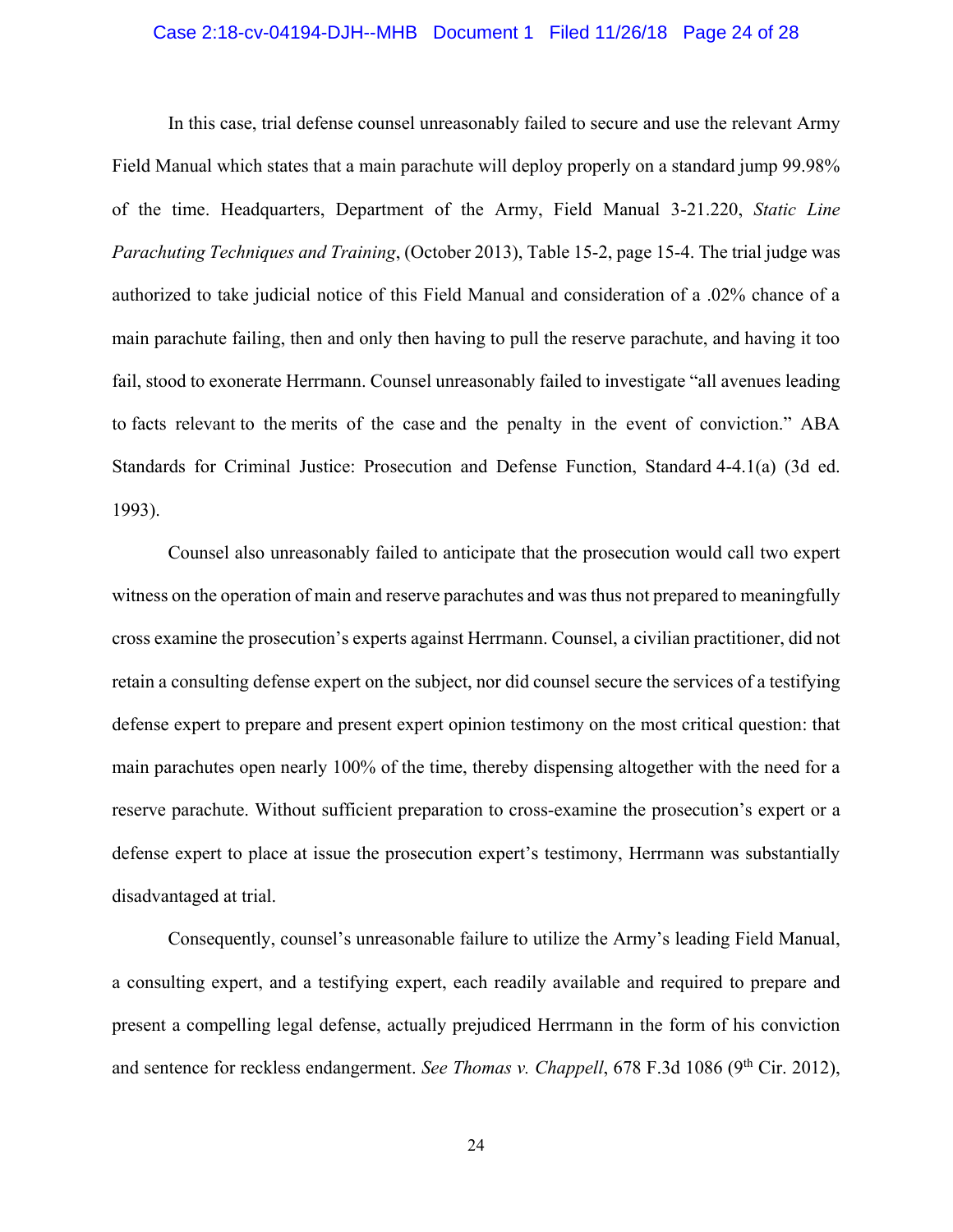# Case 2:18-cv-04194-DJH--MHB Document 1 Filed 11/26/18 Page 25 of 28

*cert. denied*, 568 U.S. 1186 (2013) (habeas granted were counsel failed to investigate and present available evidence that would have corroborated defense theory that murder was committed by someone other than the accused); *Reynoso v. Giurbino*, 462 F.3d 1099 (9<sup>th</sup> Cir. 2006) (habeas granted where counsel cannot be said to have made a tactical decision without first procuring the information necessary to make such a decision).

After trial, Herrmann secured new counsel for both his appeal to the Army Court and then to the CAAF. After the CAAF denied Herrmann's request for reconsideration, he retained the undersigned legal counsel, each former active duty military legal officers, prosecutors, and defense counsel. Only upon review in preparation for filing in the Supreme Court Herrmann's Petition for a Writ of Certiorari to the CAAF did counsel recognize that neither trial nor appellate defense counsel had previously researched, developed, or used the Army's leading Field Manual to introduce compelling evidence that main parachutes will open 99.98% of the time, thereby establishing by reliable statistical data tracked over time that only .02% of the time would a reserve parachute ever become an issue. Had the trial judge or the appellate judges received this potent evidence on the question of likelihood of death or grievous bodily harm, it stands to reason that Herrmann may have been acquitted or his convictions and sentence vacated.

In an interesting postscript, the Army Appellate Judge who wrote the decision in *Herrmann*, Senior Judge Steven Haight, is brothers with the Army Infantry Officer, Brigadier General David B. Haight, who signed Field Manual 3-21.220 into existence. Had the Field Manual and its doctrinal data been offered upon appeal to the Army Court, it stands to reason that it may have made statistically clear that less than a .02% chance is well below any definition of *likely*.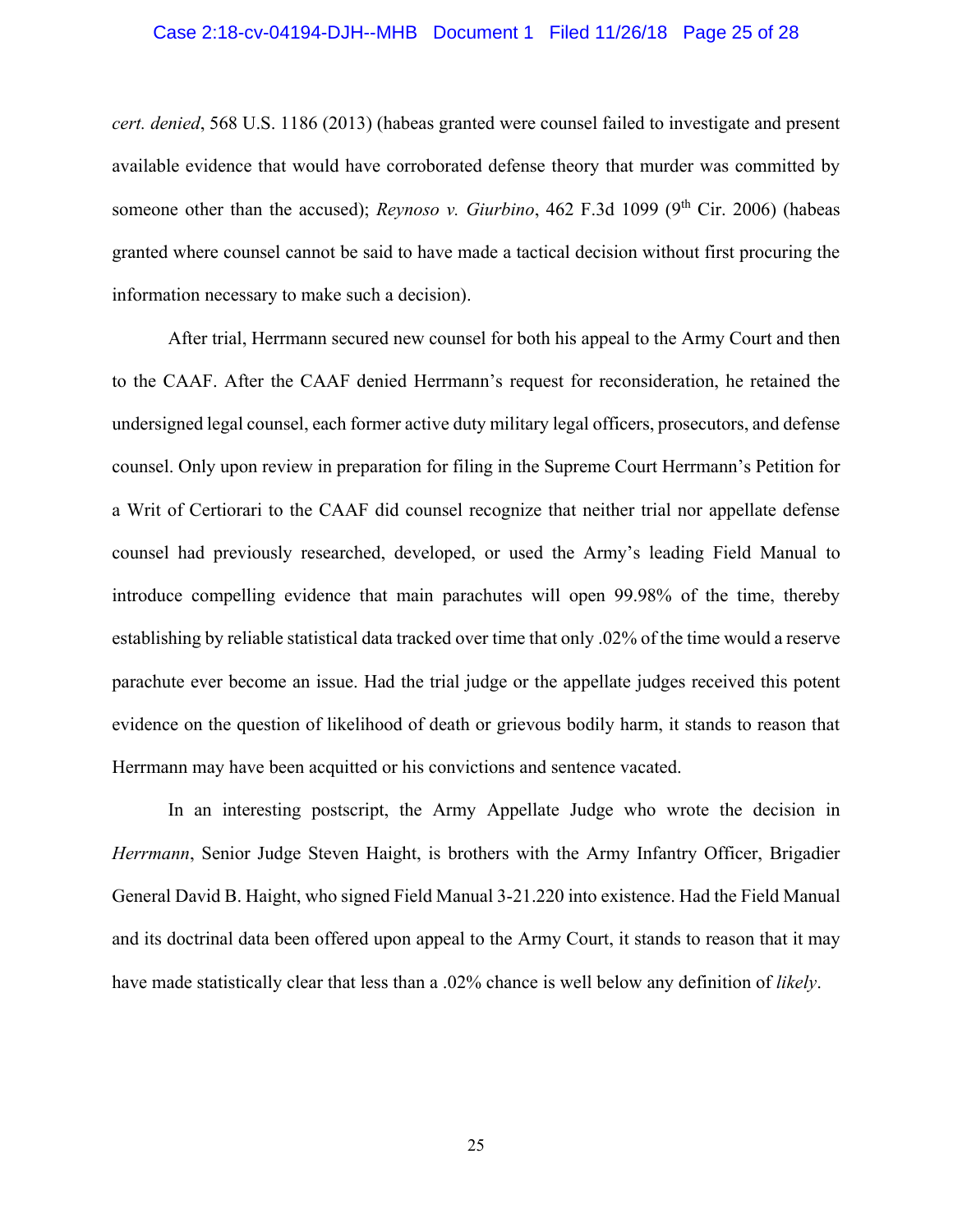## D. GROUND FOUR – DUE PROCESS, INEFFECTIVE ASSISTANCE OF COUNSEL, AND UNREASONABLE MULTIPLICATION OF CHARGES FOR THE SAME CONDUCT

The crux of the prosecution's case at trial was to address the danger associated with failing to directly inspect and actually pack reserve parachutes and discourage the practice of pencilpacking. It is undisputed that Herrmann did not personally pencil-pack any reserve parachutes. Instead, the prosecution's theory was that he was responsible and accountable for the failures of the three soldiers who were one rank junior to him and who actually did the pencil-packing.

To achieve these admittedly legitimate goals, the prosecution turned to the three soldiers who actually pencil-packed the reserve parachutes to testify against their former Sergeant. The prosecution granted Martinez-Mojica immunity and ordered her to cooperate in the case against her former Sergeant, Herrmann. (R. at Grant of Immunity and Order to Cooperate). The prosecution issued "non-judicial punishment" under Article 15, UCMJ, 10 U.S.C. § 815 (2012) to Martinez-Mojica, Brown and Arrington. The effect – unlike Herrmann, none of the actual perpetrators of the pencil-packing faced trial, prison, and criminal discharge from the Army which stood to follow them for the rest of their lives. Martinez-Mojica was directed to return to parachuterigging and re-assume her duties packing and inspecting. Then, the prosecution lodged two Charges for the same conduct against Herrmann, reckless endangerment and dereliction of duty.

To the extent the reckless endangerment conviction fails, so too must the dereliction of duty. They are inextricably intertwined with the identical operative facts, are the result of an unreasonable multiplication of charges by the prosecution, and inadequately defended due to the deficient assistance of counsel at trial. The prosecution claimed Herrmann's dereliction was his failure to supervise the junior enlisted soldiers recklessly endangered the lives of fellow paratroopers. The dereliction of duty charge is simply a description of the prosecution's theory of Herrmann's wrongdoing as a failure-to-supervise that resulted in the reckless endangerment. The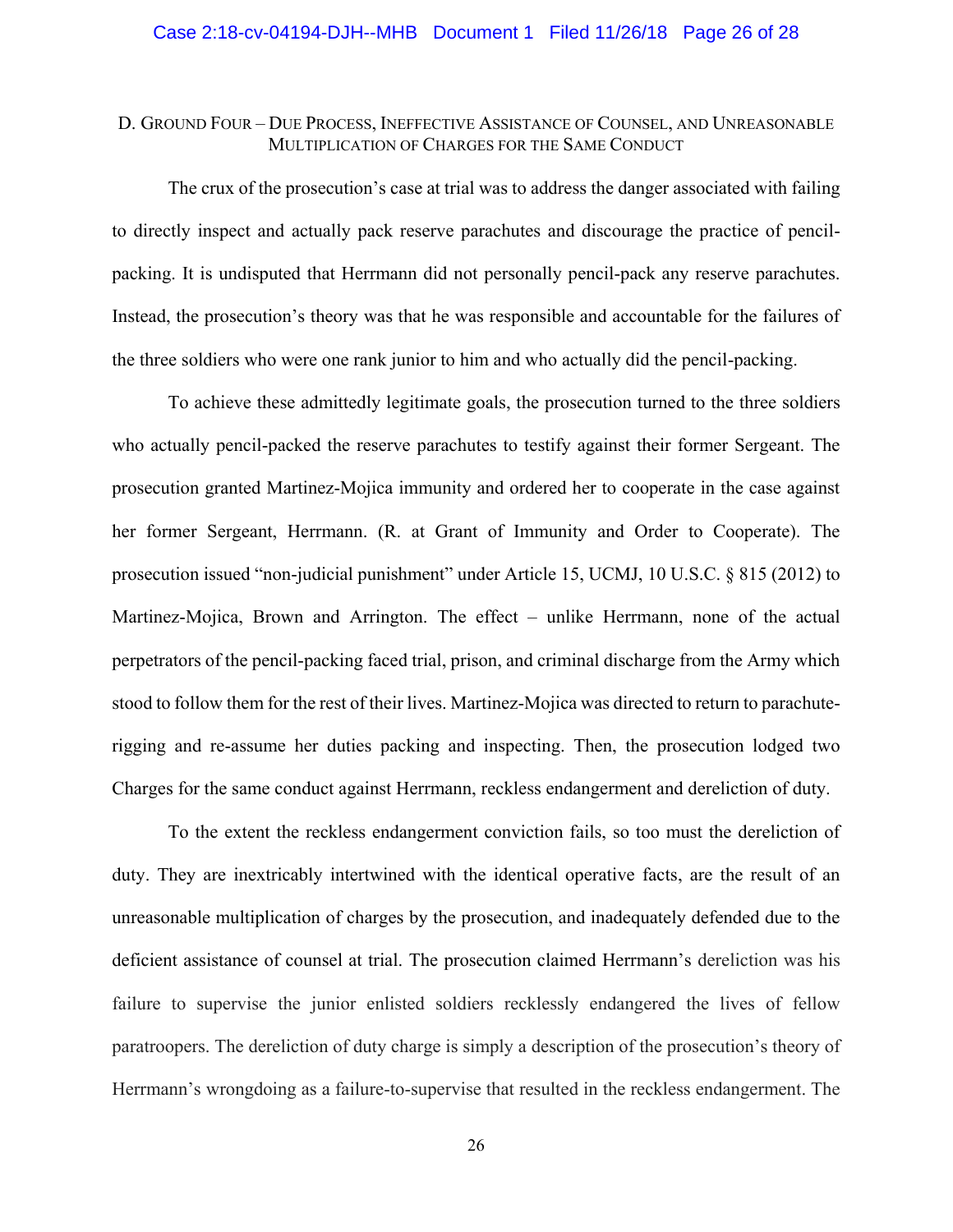#### Case 2:18-cv-04194-DJH--MHB Document 1 Filed 11/26/18 Page 27 of 28

duty of which he was accused of being derelict must be a legal nullity because Herrmann was not certified to supervise soldiers in their packing of reserve parachutes on the date in question.

#### VIII. PRAYER FOR RELIEF

WHEREFORE, Petitioner Jared D. Herrmann respectfully prays that the Court:

1) Award the writ, reverse, overturn, and vacate his convictions and sentence in their entirety with prejudice;

2) Order Respondents to immediately and forthwith restore all pay, rank, benefits, entitlements, and privileges as have been unlawfully denied by Respondents of said prosecution, conviction, sentence, and lack of full and fair review;

3) Order Respondents to immediately, completely, and expeditiously make all such changes to all of Herrmann's official and unofficial records in Respondents' care, custody, and/or control in order to fully effectuate, enable, and carry out the Order of this Court;

4) Award Herrmann costs and attorneys' fees; and

5) Grant such other relief as may be appropriate and to dispose of this matter as law and justice require, 28 U.S.C. § 2243; or alternatively,

6) The Court, pursuant to Rule 5 of the Rules Governing Section 2254 Cases in the United States District Courts (Habeas Rules), should order the Respondents to produce the transcript of trial, the transcript of all postconviction hearings (before the Army Court and the CAAF), other relevant records in the case, file its answer, motion, or other response, and afford Petitioner the opportunity to reply to the Respondents' answer;

7) The Court should order discovery on behalf of Petitioner pursuant to Habeas Rule 6;

8) The Court should order expansion of the record pursuant to Habeas Rule 7;

9) The Court should conduct a hearing at which evidence may be offered concerning the